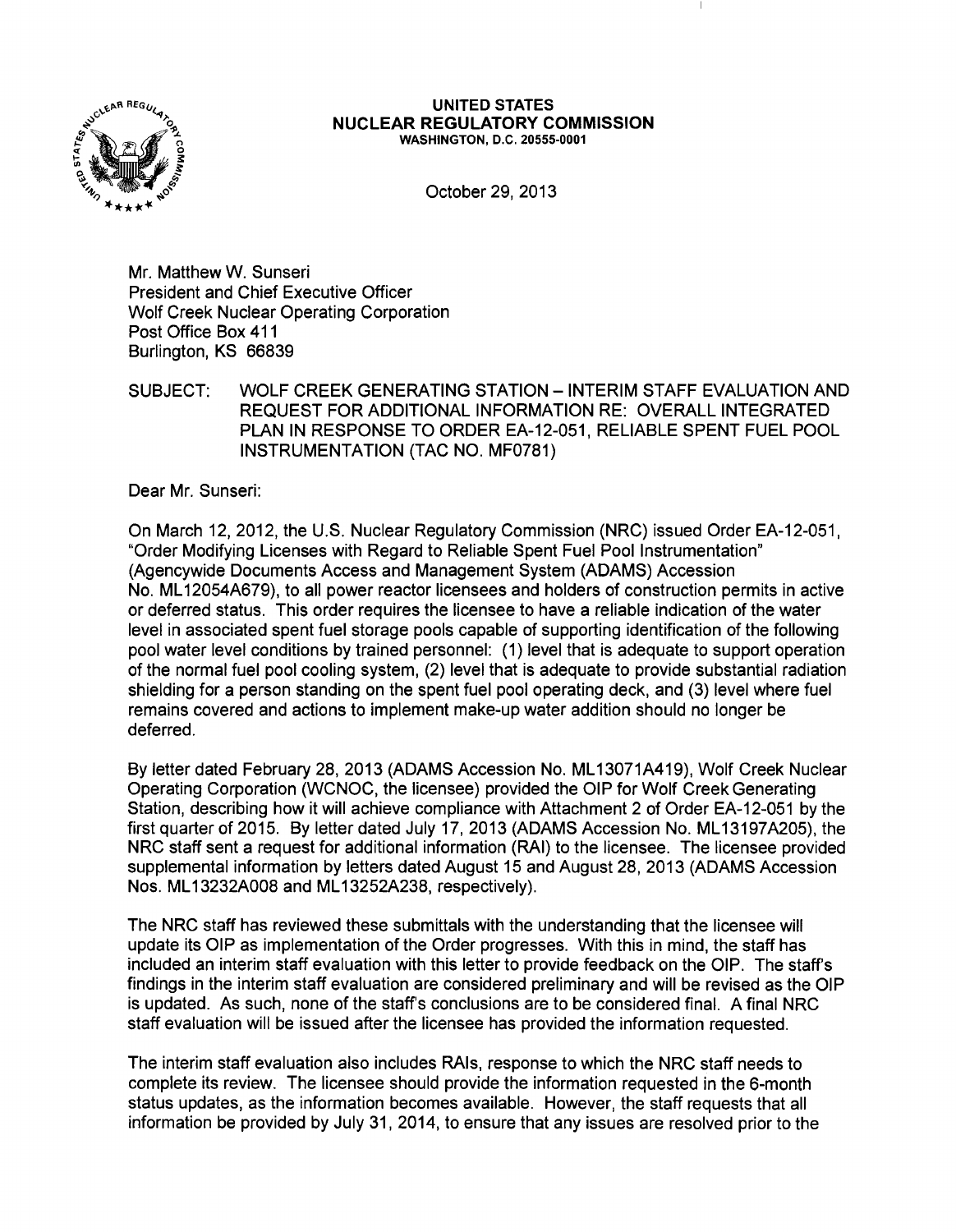M. Sunseri - 2 -

date by which the licensee must complete full implementation of Order EA-12-051. The licensee should adjust its schedule for providing information to ensure that all this information is provided by the requested date.

If you have any questions, please contact me at 301-415-2296 or via e-mail at fred.lyon@nrc.gov.

Sincerely,

CFJyon

Carl F. Lyon, Project Manager Plant Licensing Branch IV Division of Operating Reactor Licensing Office of Nuclear Reactor Regulation

Docket No. 50-482

Enclosure Interim Staff Assessment and RAI

cc w/encl: Distribution via Listserv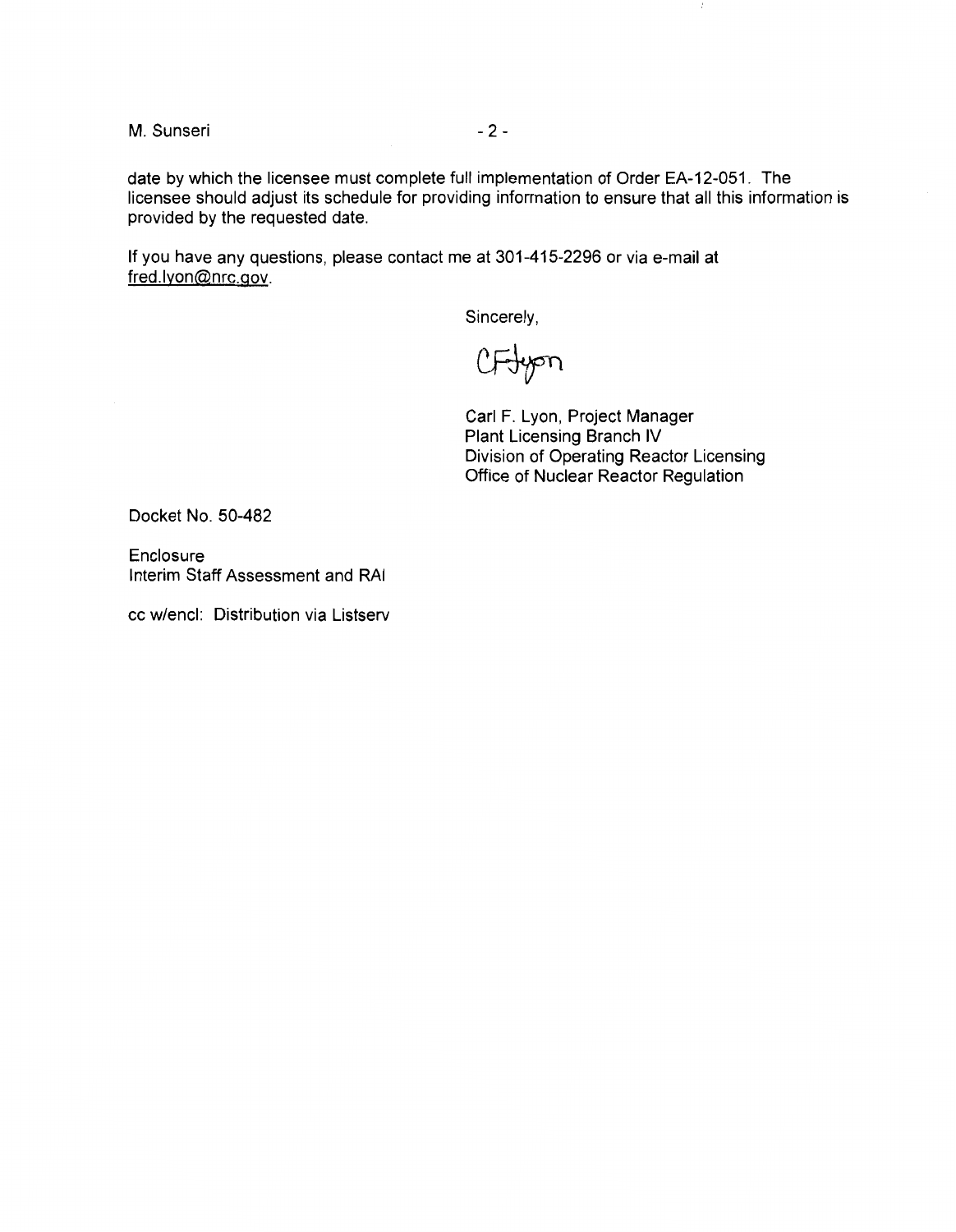# INTERIM STAFF EVALUATION AND

# REQUEST FOR ADDITIONAL INFORMATION

## OVERALL INTEGRATED PLAN IN RESPONSE TO

## ORDER EA-12-051. RELIABLE SPENT FUEL POOL INSTRUMENTATION

## WOLF CREEK NUCLEAR OPERATING CORPORATION

## WOLF CREEK GENERATING STATION

## DOCKET NO. 50-482

## **1.0 INTRODUCTION**

On March 12, 2012, the U.S. Nuclear Regulatory Commission (NRC) issued Order EA-12-051, "Issuance of Order to Modify Licenses with Regard to Reliable Spent Fuel Pool Instrumentation" (Agencywide Documents Access and Management System (ADAMS) Accession No. ML 12054A679), to all power reactor licensees and holders of construction permits in active or deferred status. This order requires, in part, that all operating reactor sites have a reliable means of remotely monitoring wide-range spent fuel pool (SFP) levels to support effective prioritization of event mitigation and recovery actions in the event of a beyond-design-basis (BOB) external event. The order required all holders of operating licenses issued under Title 10 of the Code of Federal Regulations (10 CFR) Part 50, "Domestic Licensing of Production and Utilization Facilities," to submit to the NRC an Overall Integrated Plan (OIP) by February 28, 2013.

By letter dated February 28, 2013 (ADAMS Accession No. ML 13071A419), Wolf Creek Nuclear Operating Corporation (WCNOC) (the licensee) provided the OIP for Wolf Creek Generating Station, describing how it will achieve compliance with Attachment 2 of Order EA-12-051 by the first quarter of 2015. By letter dated July 17, 2013 (ADAMS Accession No. ML13197A205), the NRC staff sent a request for additional information (RAI) to the licensee. The licensee provided supplemental information by letters dated August 15 and August 28, 2013 (ADAMS Accession Nos. ML 13232A008 and ML 13252A238, respectively).

## 2.0 **REGULATORY EVALUATION**

Order EA-12-051 requires all holders of operating licenses issued under 10 CFR Part 50, notwithstanding the provisions of any Commission regulation or license to the contrary, to comply with the requirements described in Attachment 2 to the Order except to the extent that a more stringent requirement is set forth in the license. Licensees shall promptly start implementation of the requirements in Attachment 2 to the Order and shall complete full implementation no later than two refueling cycles after submittal of the OIP or December 31, 2016, whichever comes first.

Order EA-12-051 required the licensee, by February 28, 2013, to submit to the Commission an OIP, including a description of how compliance with the requirements described in Attachment 2 of the Order will be achieved.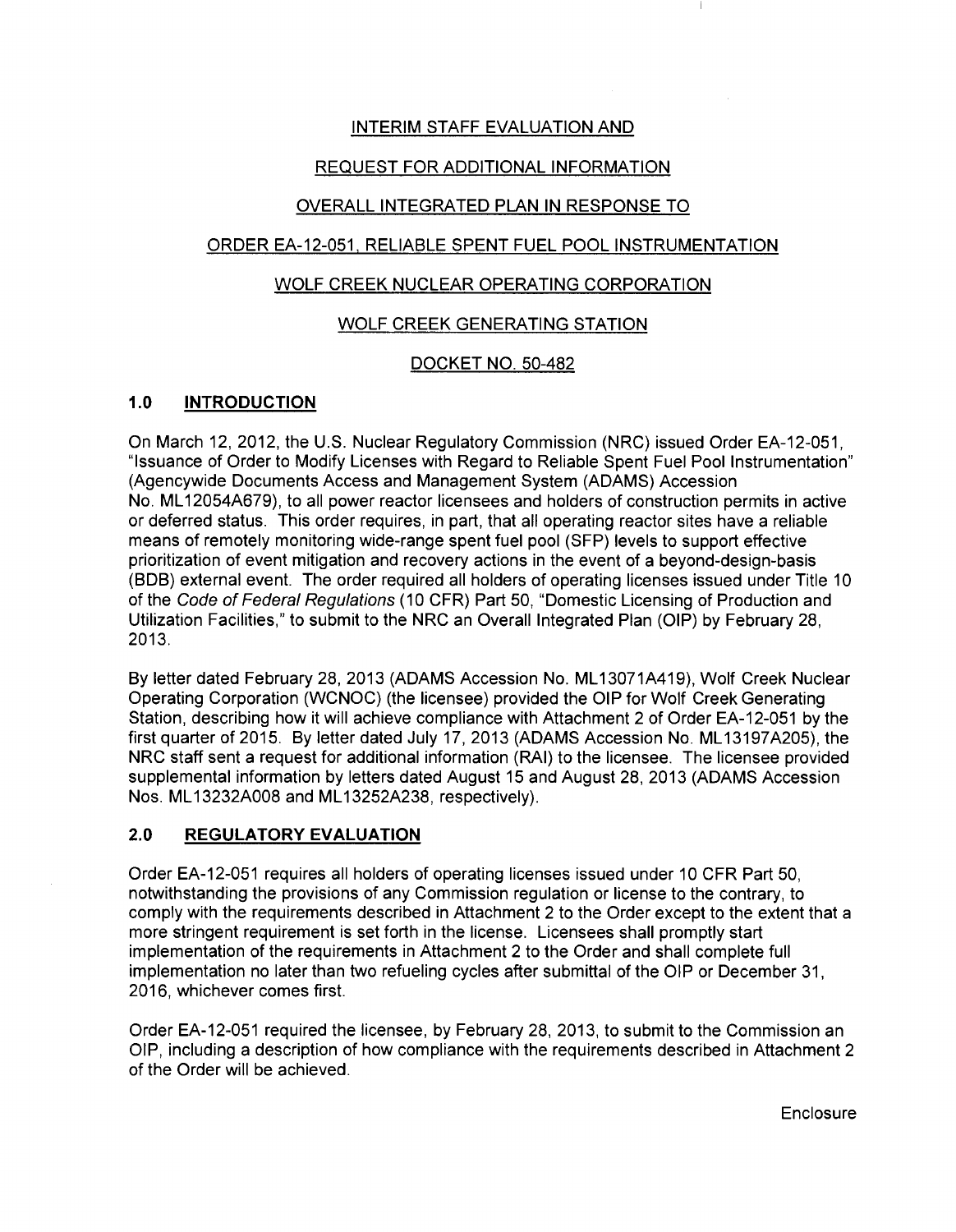Attachment 2 of Order EA-12-051 requires the licensee to have a reliable indication of the water level in associated spent fuel storage pools capable of supporting identification of the following pool water level conditions by trained personnel: (1) level that is adequate to support operation of the normal fuel pool cooling system, (2) level that is adequate to provide substantial radiation shielding for a person standing on the SFP operating deck, and (3) level where fuel remains covered and actions to implement make-up water addition should no longer be deferred.

Attachment 2 of Order EA-12-051, states that the SFP level instrumentation shall include the following design features:

- 1.1 Instruments: The instrumentation shall consist of a permanent, fixed primary instrument channel and a backup instrument channel. The backup instrument channel may be fixed or portable. Portable instruments shall have capabilities that enhance the ability of trained personnel to monitor spent fuel pool water level under conditions that restrict direct personnel access to the pool, such as partial structural damage, high radiation levels, or heat and humidity from a boiling pool.
- 1.2 Arrangement: The spent fuel pool level instrument channels shall be arranged in a manner that provides reasonable protection of the level indication function against missiles that may result from damage to the structure over the spent fuel pool. This protection may be provided by locating the primary instrument channel and fixed portions of the backup instrument channel, if applicable, to maintain instrument channel separation within the spent fuel pool area, and to utilize inherent shielding from missiles provided by existing recesses and corners in the spent fuel pool structure.
- 1.3 Mounting: Installed instrument channel equipment within the spent fuel pool shall be mounted to retain its design configuration during and following the maximum seismic ground motion considered in the design of the spent fuel pool structure.
- 1.4 Qualification: The primary and backup instrument channels shall be reliable at temperature, humidity, and radiation levels consistent with the spent fuel pool water at saturation conditions for an extended period. This reliability shall be established through use of an augmented quality assurance process (e.g., a process similar to that applied to the site fire protection program).
- 1.5 Independence: The primary instrument channel shall be independent of the backup instrument channel.
- 1.6 Power supplies: Permanently installed instrumentation channels shall each be powered by a separate power supply. Permanently installed and portable instrumentation channels shall provide for power connections from sources independent of the plant [alternating current (ac)) and [direct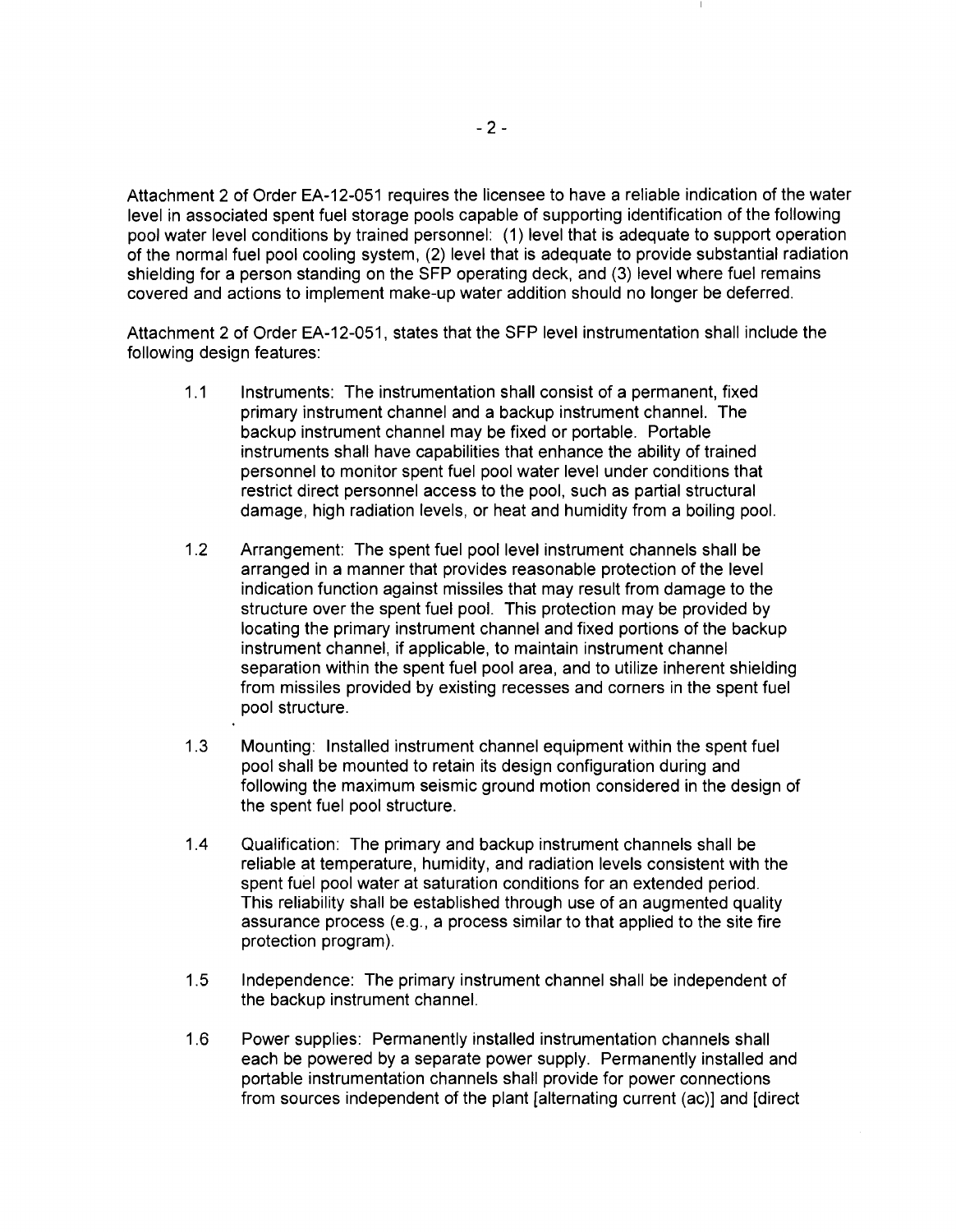current (de)] power distribution systems, such as portable generators or replaceable batteries. Onsite generators used as an alternate power source and replaceable batteries used for instrument channel power shall have sufficient capacity to maintain the level indication function until offsite resource availability is reasonably assured.

- 1.7 Accuracy: The instrument channels shall maintain their designed accuracy following a power interruption or change in power source without recalibration.
- 1.8 Testing: The instrument channel design shall provide for routine testing and calibration.
- 1.9 Display: Trained personnel shall be able to monitor the spent fuel pool water level from the control room, alternate shutdown panel, or other appropriate and accessible location. The display shall provide ondemand or continuous indication of spent fuel pool water level.

Attachment 2 of Order EA-12-051, states that the SFP instrumentation shall be maintained available and reliable through appropriate development and implementation of the following programs:

- 2.1 Training: Personnel shall be trained in the use and the provision of alternate power to the primary and backup instrument channels.
- 2.2 Procedures: Procedures shall be established and maintained for the testing, calibration, and use of the primary and backup spent fuel pool instrument channels.
- 2.3 Testing and Calibration: Processes shall be established and maintained for scheduling and implementing necessary testing and calibration of the primary and backup spent fuel pool level instrument channels to maintain the instrument channels at the design accuracy.

On August 29, 2012, the NRC issued an Interim Staff Guidance document (the ISG), JLD-ISG-2012-03, "Compliance with Order EA-12-051, Reliable Spent Fuel Pool Instrumentation" (ADAMS Accession No. ML 12221A339), to describe methods acceptable to the NRC staff for complying with Order EA-12-051. The ISG endorses, with exceptions and clarifications, the methods described in the Nuclear Energy Institute (NEI) guidance document NEI 12-02, Revision 1, "Industry Guidance for Compliance with NRC Order EA-12-051, 'To Modify Licenses with Regard to Reliable Spent Fuel Pool Instrumentation,"' dated August 2012 (ADAMS Accession No. ML 12240A307). Specifically, the ISG states:

The NRC staff considers that the methodologies and guidance in conformance with the guidelines provided in NEI 12-02, Revision 1, subject to the clarifications and exceptions in Attachment 1 to this ISG, are an acceptable means of meeting the requirements of Order EA-12-051.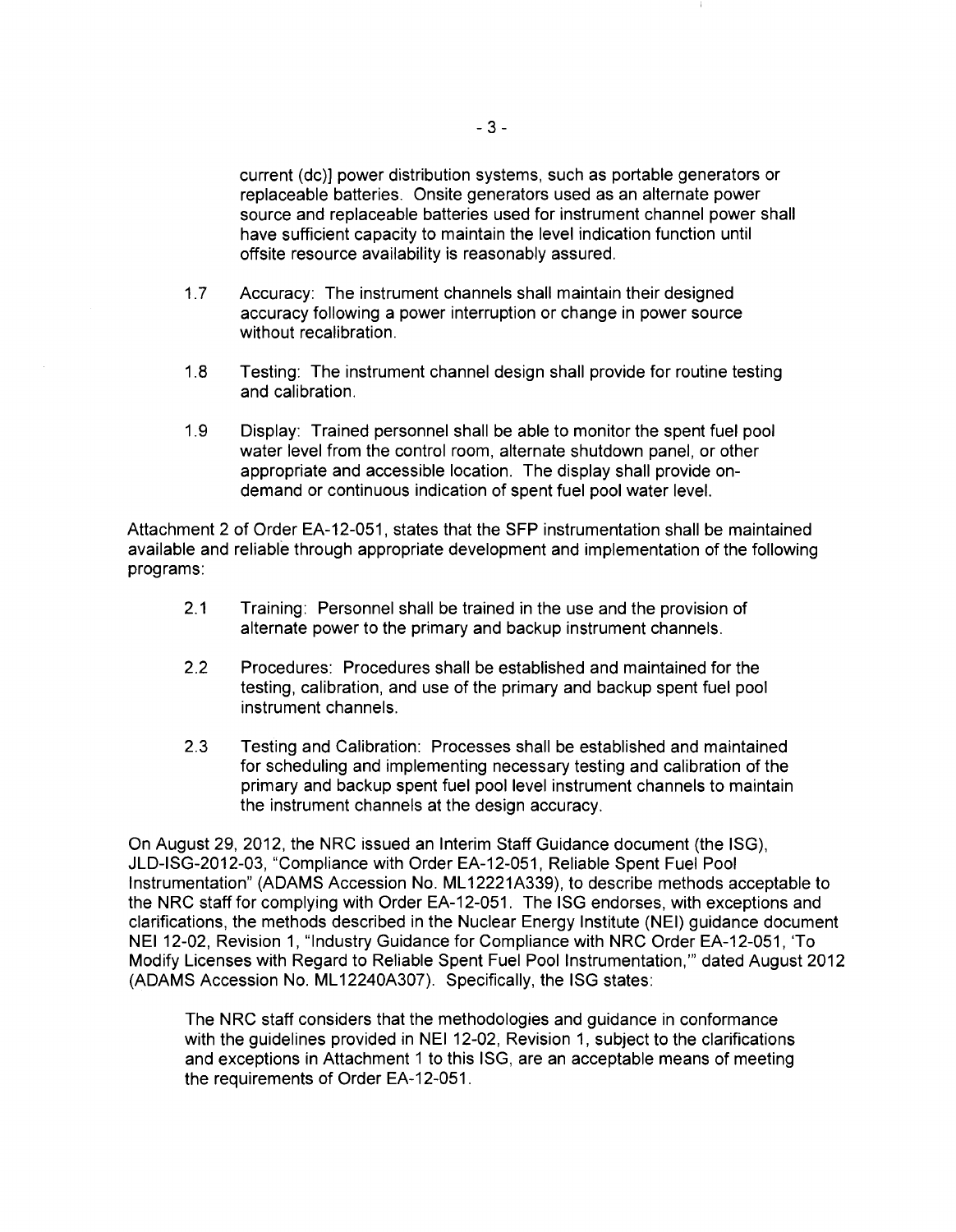## 3.0 **TECHNICAL EVALUATION**

Citations of NEI 12-02 in this interim staff evaluation refer to NEI 12-02, Revision 1, unless otherwise noted.

## 3.1 Background and Schedule

Wolf Creek Generating Station has a SFP, 50 feet (ft.) 0 inches (in.) long by 28ft. 6 in. wide.

The licensee submitted its OIP on February 28, 2013. The OIP states that installation of the SFP level instrumentation at Wolf Creek will be completed by the first quarter of 2015.

The NRC staff has reviewed the licensee's schedule for implementation of SFP level instrumentation provided in its OIP. If the licensee completes implementation in accordance with this schedule, it would appear to achieve compliance with Order EA-12-051 within two refueling cycles after submittal of the OIP and before December 31, 2016.

### 3.2 Spent Fuel Pool Water Levels

Attachment 2 of Order EA-12-051 states, in part, that

All licensees identified in Attachment 1 to this Order shall have a reliable indication of the water level in associated spent fuel storage pools capable of supporting identification of the following pool water level conditions by trained personnel: ( 1) level that is adequate to support operation of the normal fuel pool cooling system [Level 1], (2) level that is adequate to provide substantial radiation shielding for a person standing on the SFP operating deck [Level 2], and (3) level where fuel remains covered and actions to implement make-up water addition should no longer be deferred [Level 3].

NEI 12-02 states, in part, that

Level 1 represents the HIGHER of the following two points:

- The level at which reliable suction loss occurs due to uncovering of the coolant inlet pipe, weir or vacuum breaker (depending on the design), or
- The level at which the water height, assuming saturated conditions, above the centerline of the cooling pump suction provides the required net positive suction head specified by the pump manufacturer or engineering analysis.

In its OIP, the licensee stated that Level 1 is the indicated level on either the primary or backup instrument channel of 24ft. - 10.75 in. above the top of the fuel storage racks.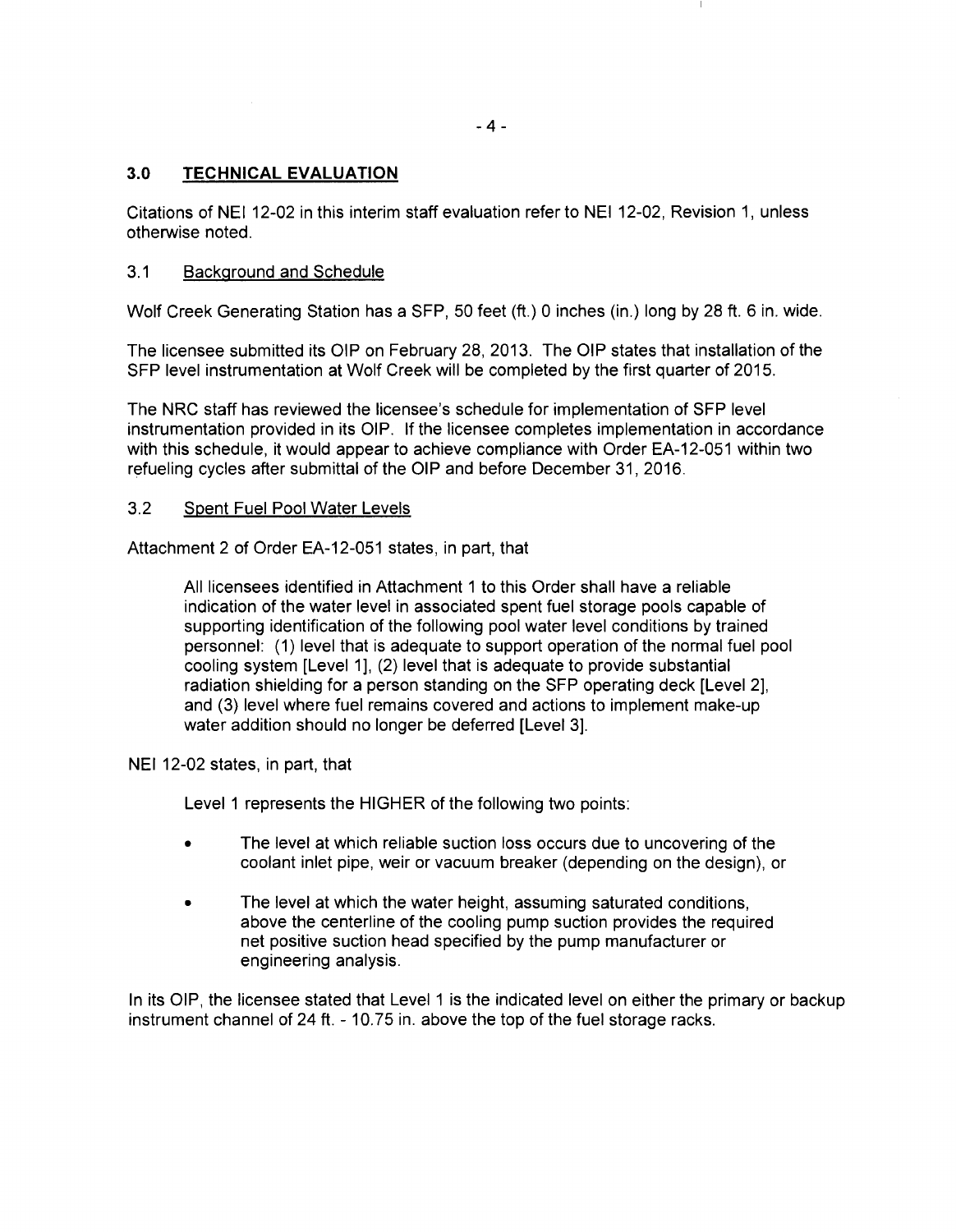In its letter dated August 15, 2013, the licensee stated, in part, that

WCNOC designated Level 1 to be Elevation 2046 ft. (24 ft. - 10.75 in. above the top of the fuel racks). This corresponds to the normal water level. This level is adequate to support operation of the normal fuel pool cooling system, as required by Order EA-12-051. It is a higher level than either of the pump-limiting conditions specified in NEI 12-02, section 2.3.1, and as such, is conservatively safe.

The NRC staff notes that the licensee stated that the SFP elevation for Level 1 is set at a plant elevation of 2046 ft. This level is 24ft. - 10.75 in. above the top of the fuel racks. However, as stated in NEI 12-02, Level 1 is to be established at the higher of two SFP elevations. At this time, the elevation necessary to provide the required net positive suction head (NPSH) specified by the pump manufacturer or engineering analysis is not available for staff review. The staff has identified this request as:

## **RAI No.1**

**Please provide the results of the calculation used to determine the water elevation necessary for the pump's required NPSH to confirm that Level 1 has been adequately identified.** 

NEI 12-02 states, in part, that

Level 2 represents the range of water level where any necessary operations in the vicinity of the spent fuel pool can be completed without significant dose consequences from direct gamma radiation from the stored spent fuel. Level 2 is based on either of the following:

- 10 feet  $(+/- 1$  foot) above the highest point of any fuel rack seated in the spent fuel pools, or
- a designated level that provides adequate radiation shielding to maintain personnel radiological dose levels within acceptable limits while performing local operations in the vicinity of the pool. This level shall be based on either plant-specific or appropriate generic shielding calculations, considering the emergency conditions that may apply at the time and the scope of necessary local operations, including installation of portable SFP instrument channel components.

In its OIP, the licensee stated that Level 2 is the indicated level on either the primary or backup instrument channel of greater than 10 ft. above the top of the fuel storage racks.

In its letter dated August 15, 2013, the licensee provided a sketch showing the approximate location of the elevations identified as Levels 1, 2, and 3, the top of the fuel storage rack and SFP instrumentation span. The NRC staff notes that Level 2 at an elevation of 2031 ft. - 1.25 in. is approximately 10 ft. above the top of the fuel rack. The staff also notes that the licensee designated Level 2 using the first of the two options described in NEI 12-02 for Level 2.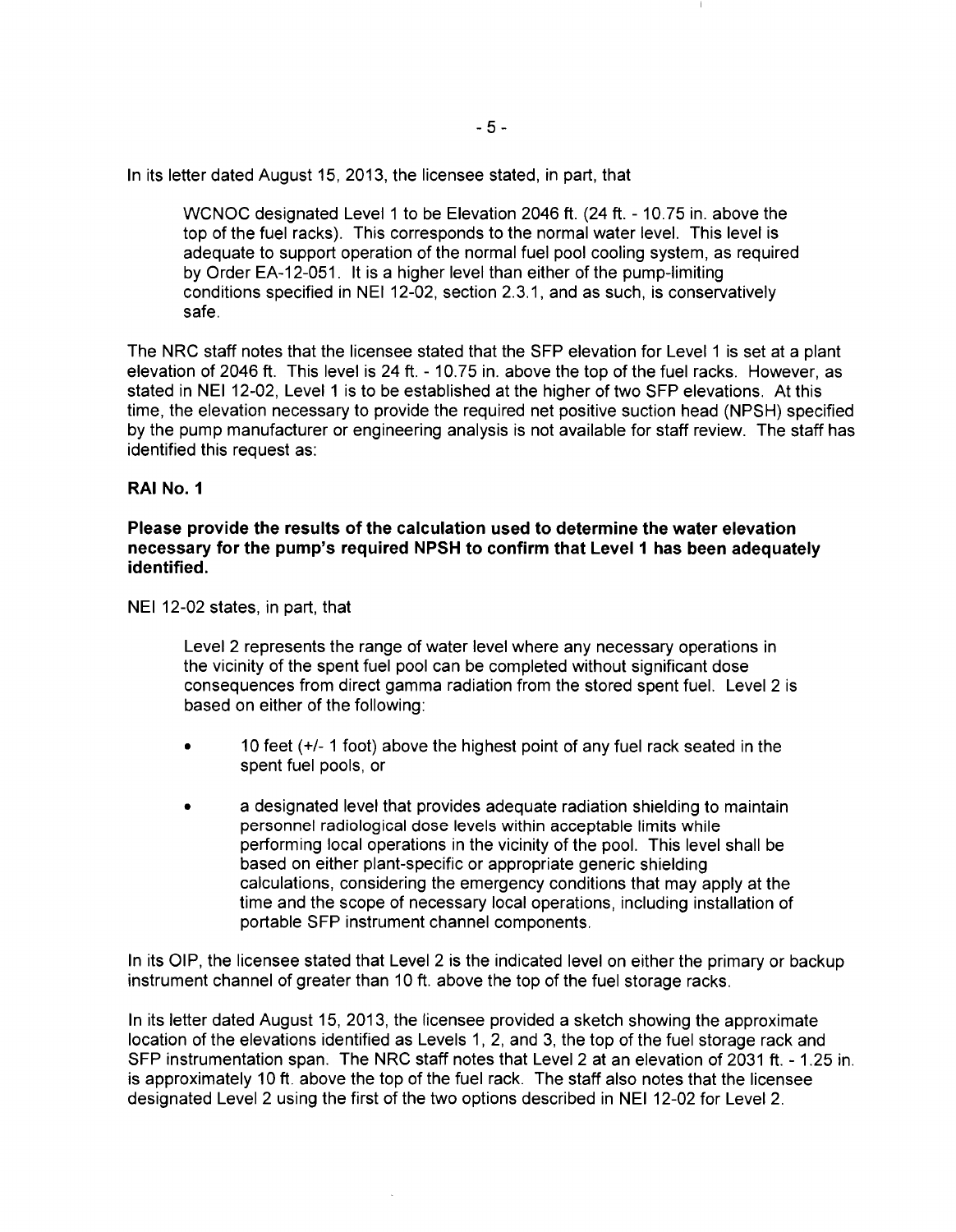#### NEI 12-02 states, in part, that

Level 3 corresponds nominally (i.e., +/- 1 foot) to the highest point of any fuel rack seated in the spent fuel pool. Level 3 is defined in this manner to provide the maximum range of information to operators, decision makers and emergency response personnel.

In its OIP, the licensee stated that Level 3 is the indicated level on either the primary or backup instrument channel of greater than 1 ft. above the top of the fuel storage racks.

In its letter dated August 15, 2013, the licensee provided a sketch showing the approximate location of the elevations identified as Levels 1, 2, and 3, the top of the fuel storage rack and SFP instrumentation span. The NRC staff notes that Level 3 at an elevation of 2022 ft. - 1.25 in. is approximately 1 ft. above the top of the fuel rack. The NRC notes that this elevation is above the highest point of any spent fuel storage rack seated in the spent fuel pool.

The licensee's proposed plan, with respect to identification of Levels 2 and 3, appears to be consistent with NEI 12-02, as endorsed by the ISG.

#### 3.3 Design Features: Instruments

Attachment 2 of Order EA-12-051, states, in part, that

The instrumentation shall consist of a permanent, fixed primary instrument channel and a backup instrument channel. The backup instrument channel may be fixed or portable. Portable instruments shall have capabilities that enhance the ability of trained personnel to monitor spent fuel pool water level under conditions that restrict direct personnel access to the pool, such as partial structural damage, high radiation levels, or heat and humidity from a boiling pool.

#### NEI 12-02 states, in part, that

A spent fuel pool level instrument channel is considered reliable when the instrument channel satisfies the design elements listed in Section 3 (Instrumentation Design Features] of this guidance and the plant operator has fully implemented the programmatic features listed in Section 4 [Program Features].

In its OIP, the licensee stated that the Wolf Creek SFP Instrumentation System will use fixed primary and backup guided wave radar (GWR) sensors. The licensee also stated that the primary and backup instrument channels will provide continuous level indication over a range of 23ft. - 10.75 in., from 12 in. above the top of the fuel storage racks to the normal pool elevation.

The NRC staff notes that the range specified for the licensee's instrumentation will cover Levels 1, 2, and 3 as described in Section 3.2 above. The licensee's proposed plan, with respect to the number of channels and the range of the instrumentation its SFPs, appears to be consistent with NEI 12-02, as endorsed by the ISG.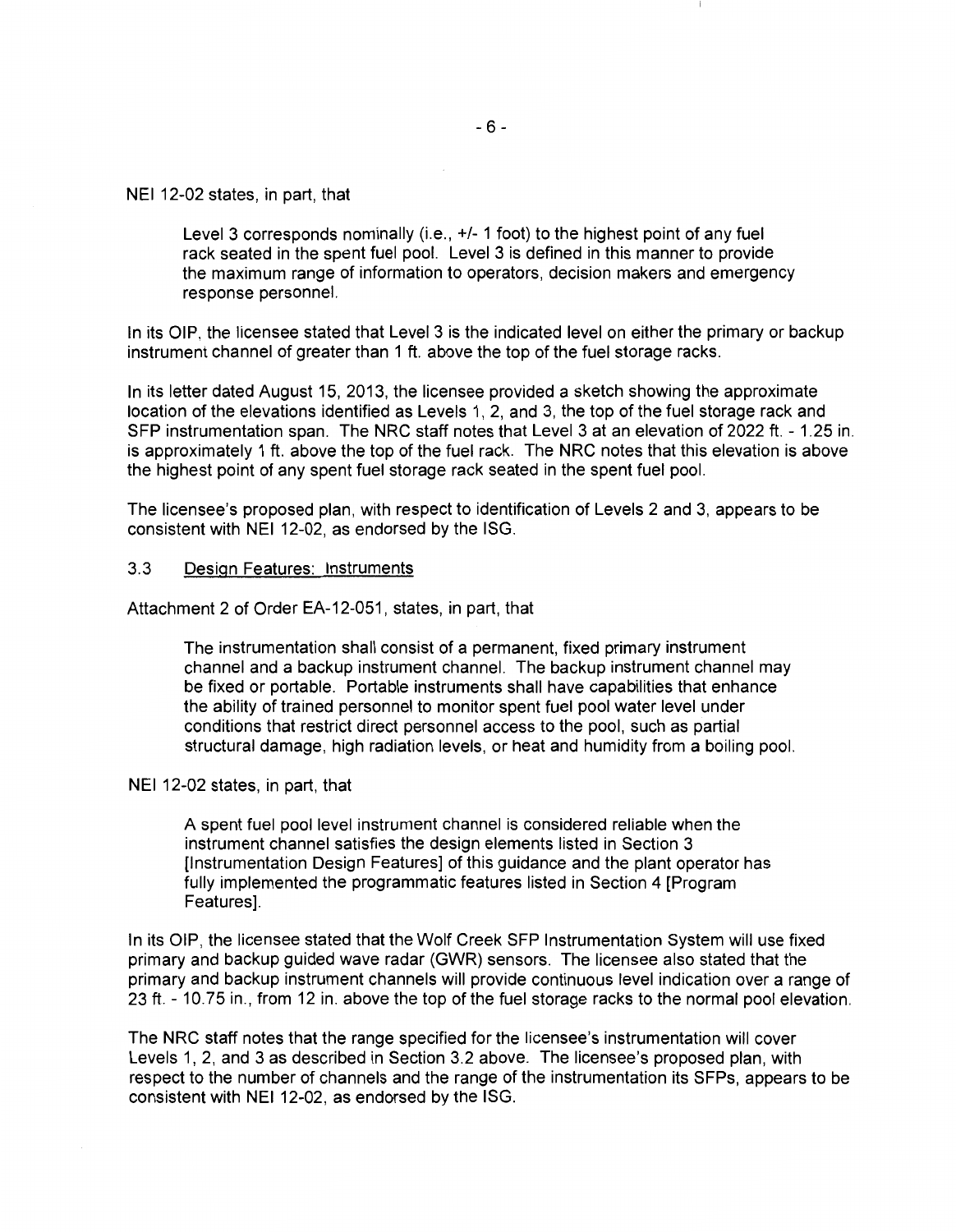In its OIP, the licensee indicated that the level indicators would use a wireless technology to send signals from the transmitter panel to the receiver panel, which would include digital displays of the SFP levels.

Regarding wireless technology, NEI 12-02 states, in part, that

Wireless and other advanced technologies may be used provided that an evaluation is performed to address their interaction with other plant systems, failure modes, and impact on plant cyber security controls. The use of such wireless technology must be evaluated for any possible adverse impact it may have on other plant equipment likely to be in use at the same time as the wireless SFP instrumentation is functioning. Licensees should also consider the ability of a wireless communication link to perform in the environment (e.g., high humidity, radiation) in which it may be called upon to function. Wireless technologies must meet the same requirements as wired technologies as specified in this guidance document. Wireless technologies that might be used in either the permanent or backup water level instrument channels are not Critical Digital Assets as defined in NEI 08-09, Cyber Security Plan for Nuclear Power Reactors (Reference 7); however, licensees should be cognizant of the logical connections that the wireless system may enable and adhere to the controls in their plant-specific cyber security plans with respect to its implementation.

The NRC staff has concerns regarding the licensee's performance evaluation of the wireless technology to be used in the SFP instrumentation in accordance with the guidance on instruments as described in NEI 12-02. The staff has identified this request as:

### **RAI No.2**

### **Please provide the following:**

- **a) The plant-specific performance evaluation result and a brief summary of the proposed wireless technology that will be used in the primary and backup measurement systems to address the criteria summarized in Section 3.1 of NEI 12-02.**
- **b) A description of the proposed wireless SFP instrumentation connections. Indicate whether the proposed SFP wireless instrumentation will use an existing wireless network or would use a dedicated point-to-point transmission path.**
- **c) Further information on how the proposed SFP wireless instrumentation will be designed and installed to address electromagnetic interference/radiofrequency interference (EMI/RFI) emissions/susceptibility issues under BOB event conditions.**
- **d) A description of the manner by which the proposed SFP wireless instrumentation will be operable and available under BOB event conditions.**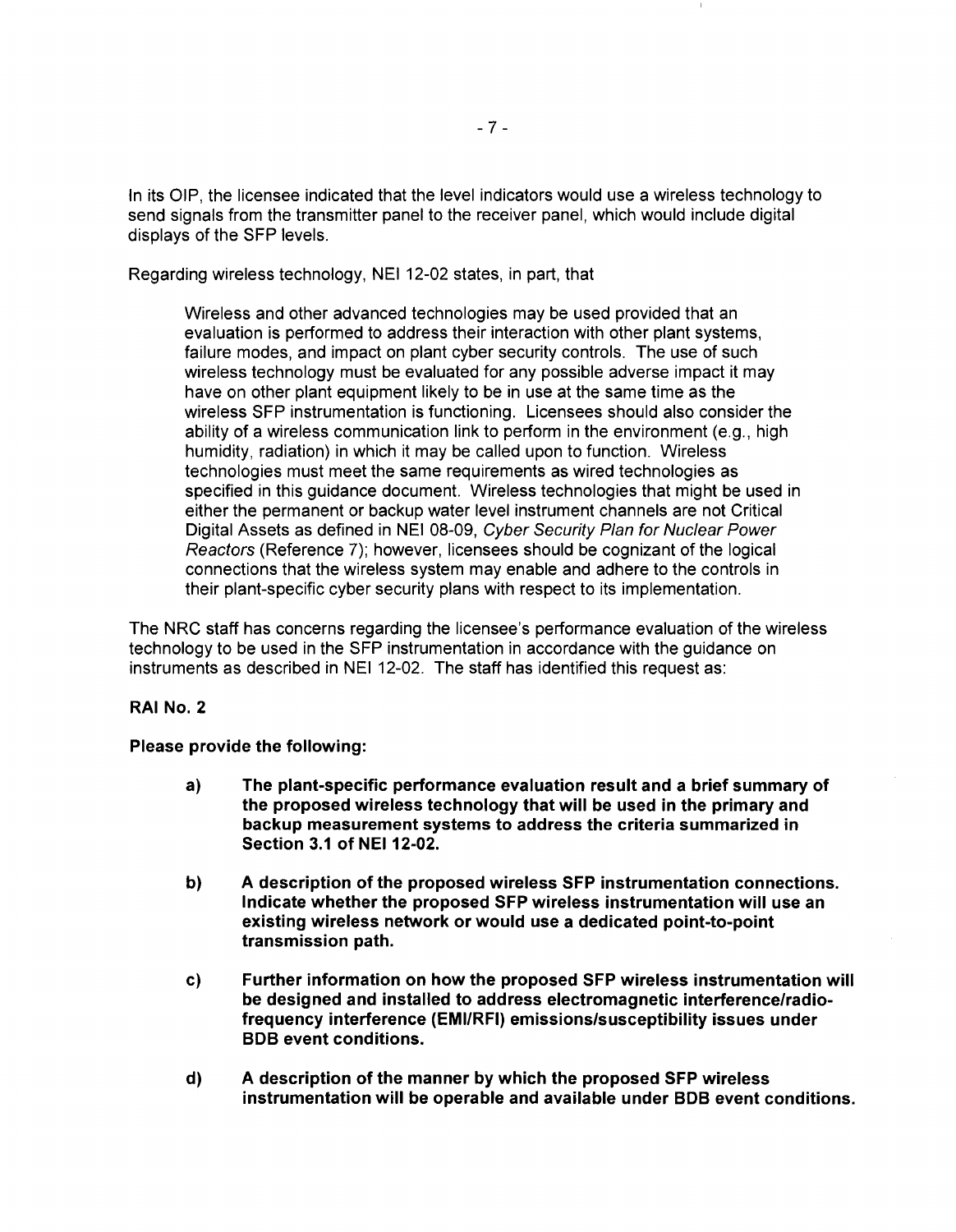#### 3.4 Design Features: Arrangement

Attachment 2 of Order EA-12-051, states, in part, that

The spent fuel pool level instrument channels shall be arranged in a manner that provides reasonable protection of the level indication function against missiles that may result from damage to the structure over the spent fuel pool. This protection may be provided by locating the primary instrument channel and the fixed portions of the backup instrument channel, if applicable, to maintain instrument channel separation within the spent fuel pool area, and to utilize inherent shielding from missiles provided by existing recesses and corners in the spent fuel pool structure.

### NEI 12-02 states, in part, that

The intent of the arrangement requirement is to specify reasonable separation and missile protection requirements for permanently installed instrumentation used to meet this order. Although additional missile barriers are not required to be installed, separation and shielding can help minimize the probability that damage due to an explosion or extreme natural phenomena (e.g., falling or winddriven missiles) will render fixed channels of SFP instrumentation unavailable. Installation of the SFP instrument channels shall be consistent with the plantspecific SFP design requirements and should not impair normal SFP function.

Channel separation should be maintained by locating the installed sensors in different places in the SFP area.

#### In its OIP, the licensee stated, in part, that

A SFP walkdown identified preliminary locations for the primary and backup level sensing components. The preliminary locations of the primary and backup instrument sensing components are at the plant northeast and northwest corners of the SFP. The design for installation will include physical separation of the two sensors, separate extension cables from the electronics to the sensors, routing all cables in separate conduit/trays, separate UPS [uninterruptible power supply] power supplied from different ac sources, and seismically qualified mounting with physical separation of both the level sensing electronics and indications.

The final location of the primary and backup system mounting brackets will be determined during the design phase with consideration of power availability and separation requirements to protect against missiles.

In its letter dated August 15, 2013, the licensee provided two marked- up plant drawings depicting the conceptual locations of the two permanently mounted level probes (primary and backup) within the SFP area. These drawings show that the two level sensors would be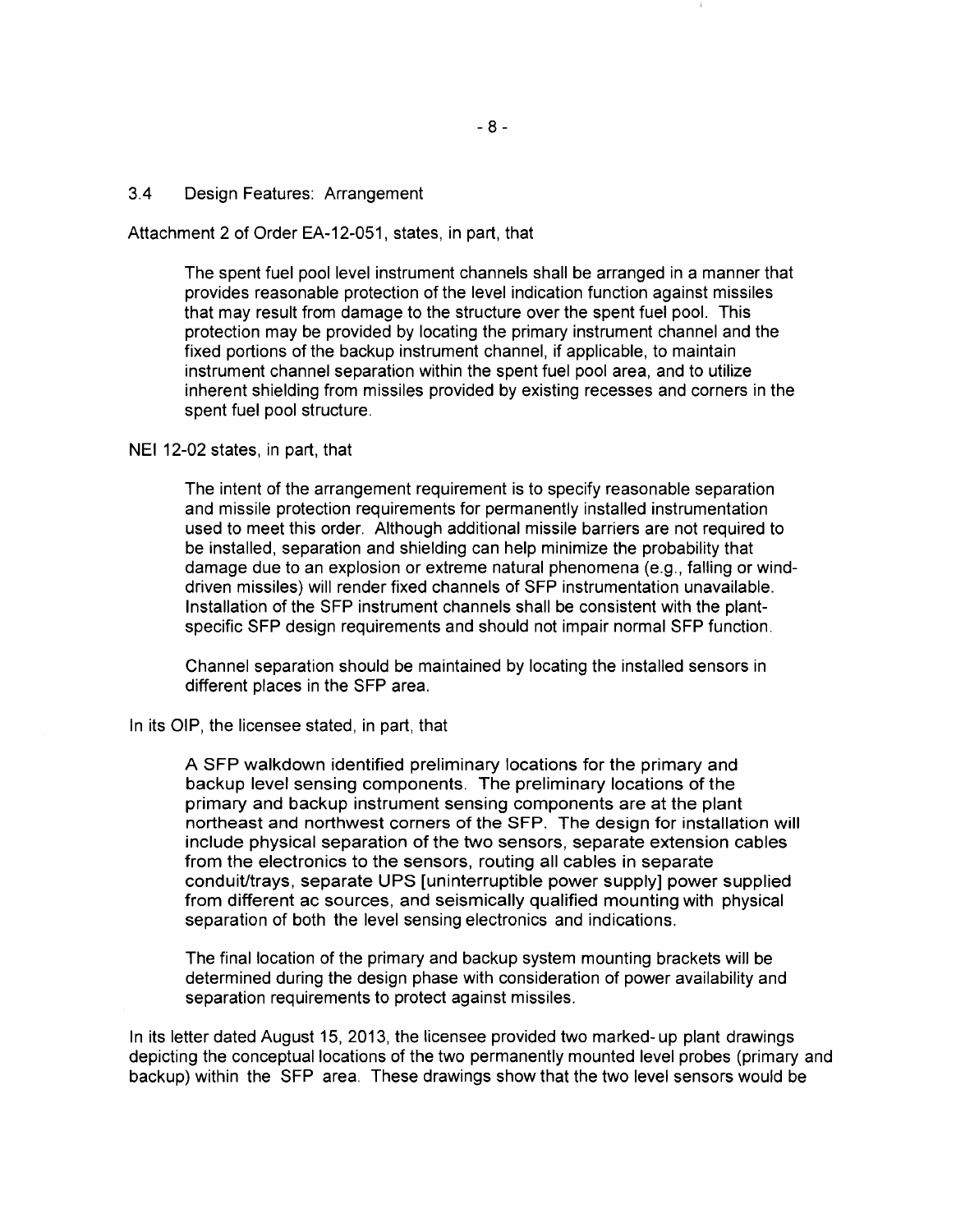located in opposite corners of the SFP. They also showed that the proposed cable routing from the sensor probes in the SFP to the wireless transmitters.

The NRC staff notes that the licensee's proposed location of the primary and backup level instruments for its SFP appears to be consistent with NEI 12-02, as endorsed by the ISG.

The NRC staff notes that sketches provided by the licensee in its August 15 letter depict the cables for the sensor channels to be run side by side from the sensor probes in the SFP to the wireless transmitters. The NRC staff has concerns regarding the routing of these two channels in accordance with the guidance on channel separation as described in NEI 12-02. Additional information is needed to enable the staff to complete its evaluation. The staff has identified this request as:

## **RAI No.3**

**Please provide additional information describing how the proposed arrangement of the routing of the cabling between the sensor probes in the SFP to the wireless transmitters meets the Order requirement to arrange the SFP level instrument channels in a manner that provides reasonable protection of the level indication function against missiles that may result from damage to the structure over the SFP.** 

### 3.5 Design Features: Mounting

Attachment 2 of Order EA-12-051 states, in part, that

Installed instrument channel equipment within the spent fuel pool shall be mounted to retain its design configuration during and following the maximum seismic ground motion considered in the design of the spent fuel pool structure.

### NEI 12-02 states, in part, that

The mounting shall be designed to be consistent with the highest seismic or safety classification of the SFP. An evaluation of other hardware stored in the SFP shall be conducted to ensure it will not create adverse interaction with the fixed instrument location(s).

The basis for the seismic design for mountings in the SFP shall be the plant seismic design basis at the time of submittal of the Integrated Plan for implementing NRC Order EA-12-051.

In its OIP, the licensee stated that the mounting of both the primary and backup system will be installed to maintain its integrity during and following a design basis seismic event and that all locations will be reviewed for two-over-one seismic interference.

In its letter dated August 15, 2013, the licensee also stated, in part, that

a) The mounting bracket for the sensing probe will be designed according to the plant design basis for Safe Shutdown Earthquake (SSE) seismic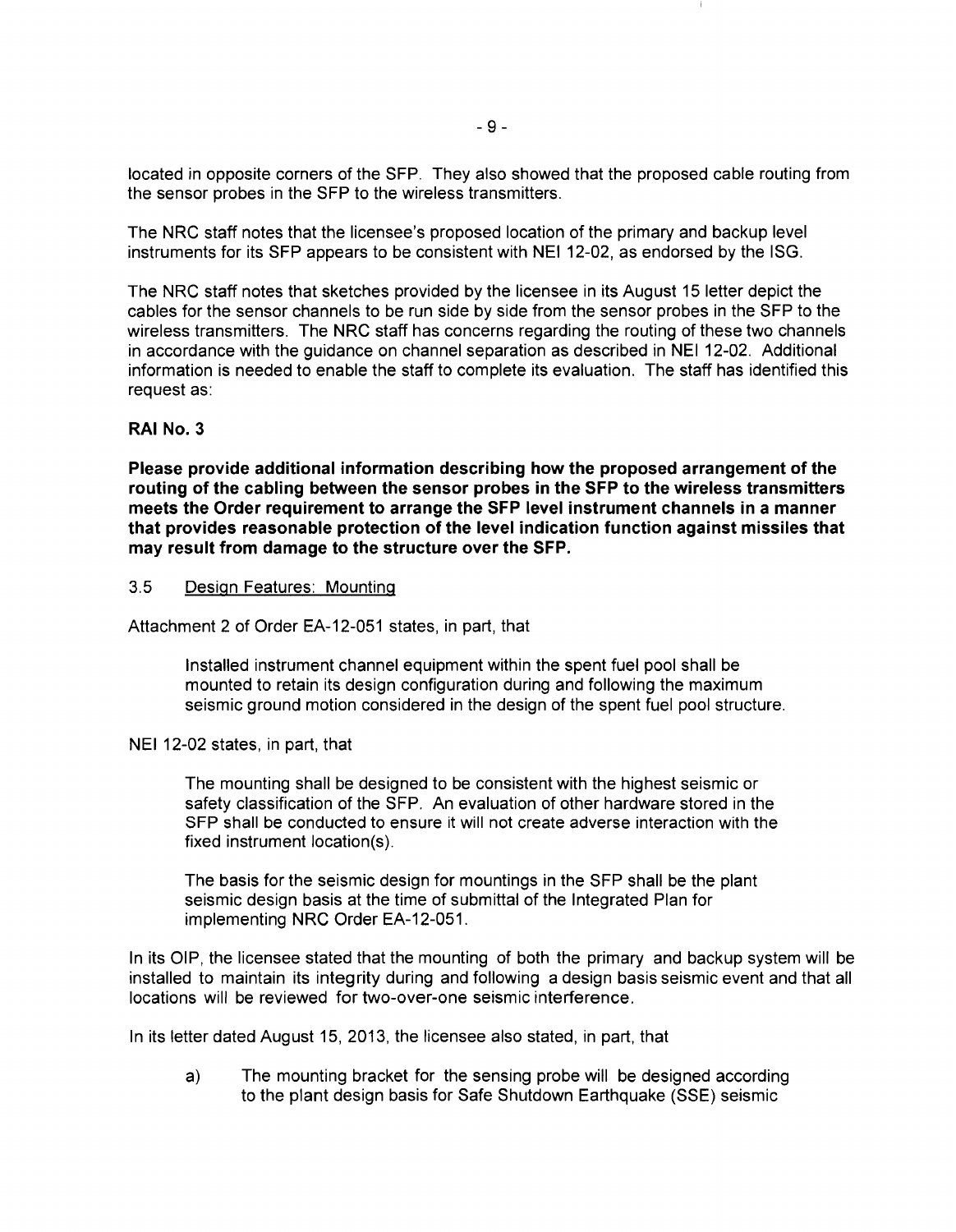hazard curve at the appropriate plant elevation. Loads that will be considered in the evaluation of the bracket and its mounting are: 1- Static loads including the dead weight of the mounting bracket in addition to the weight of the level sensing instruments, pipe guard and cabling; 2- Dynamic loads including the seismic load due to excitation of the dead weight of the system in addition to the hydrodynamic effects resulting from the excitation of the SFP water. A response spectra analysis will be performed for the seismic evaluation of the mounting bracket using a Finite Element Analysis (FEA) software and using floor response spectrum at the operating deck elevation (2047 ft.- 6 in.) in the Fuel Building (i.e., mounting floor elevation). Damping values will be according to SSE and consistent with the design basis of the station. The material properties that will be used for the bracket and its mounting will take into consideration the environmental conditions in the SFP area following an event. The design of the bracket and its mounting will maintain a design margin of 10% or more from the plant design basis criteria. Hydrodynamic effects on the mounting bracket will be evaluated using TID-7024, "Nuclear Reactors and Earthquakes," August 1963. Plant acceptance criteria and applicable codes will be used for the design of the bracket and its anchorage.

- b) Figure 1 shows a top view of the pedestal (stainless steel tube welded to the base plate and the channel shown in the figure) that will attach to the refuel deck. The bracket will be attached to the refuel deck using installed anchors that will be designed according to the plant existing specification for design of concrete anchors. The pedestal will be adjusted to the height of the poolside curb to ensure the SFP bracket extends over the pool horizontally level.
- c) The attachment of the seismically qualified bracket to the refuel deck will be through permanently installed anchors that will be designed according to the plant existing specification for design of concrete anchors. With the permanently installed anchors, the pedestal will be secured to the refuel deck with adequate washers and bolts and the pedestal will attach to the bracket with adequate washers and bolts.

In addition, in its letter dated August 15, 2013, the licensee provided schematic showing details of the pedestal that would attach the bracket to the pool deck.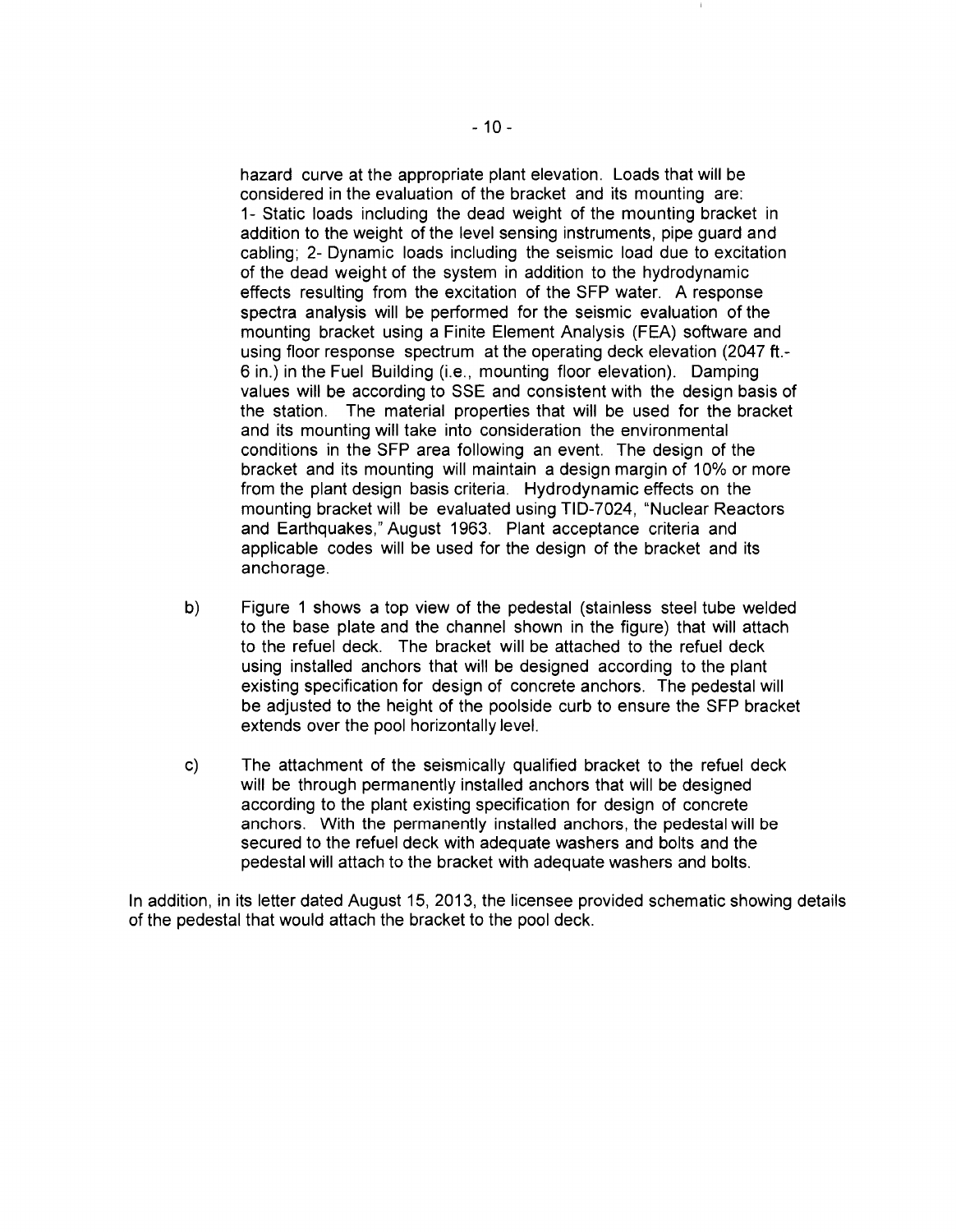The NRC staff notes that the proposed application of such seismic design criteria appears to be reasonable and addresses the staff-endorsed NEI 12-02 guidance stating that the channel be designed to be consistent with the highest seismic or safety classification of the SFP. The licensee's proposed plan, with respect to the seismic design of the mounting, appears to be consistent with NEI 12-02, as endorsed by the ISG. The staff plans to verify the results of the licensee's seismic testing and analysis report. The staff has identified these requests as:

## **RAI No.4**

**Please provide the results of the analyses used to verify the design criteria and methodology for seismic testing of the SFP instrumentation and the electronics units, including, design basis maximum seismic loads and the hydrodynamic loads that could result from pool sloshing or other effects that could accompany such seismic forces.** 

## **RAINo.S**

**For each of the mounting attachments required to attach SFP Level equipment to plant structures, please describe the design inputs, and the methodology that was used to qualify the structural integrity of the affected structures/equipment.** 

### 3.6 Design Features: Qualification

Attachment 2 of Order EA-12-051 states, in part, that

The primary and backup instrument channels shall be reliable at temperature, humidity, and radiation levels consistent with the spent fuel pool water at saturation conditions for an extended period. This reliability shall be established through use of an augmented quality assurance process (e.g. a process similar to that applied to the site fire protection program).

### NEI 12-02 states, in part, that

The instrument channel reliability shall be demonstrated via an appropriate combination of design, analyses, operating experience, and/or testing of channel components for the following sets of parameters, as described in the paragraphs below:

- conditions in the area of instrument channel component use for all instrument components,
- effects of shock and vibration on instrument channel components used during any applicable event for only installed components, and
- seismic effects on instrument channel components used during and following a potential seismic event for only installed components...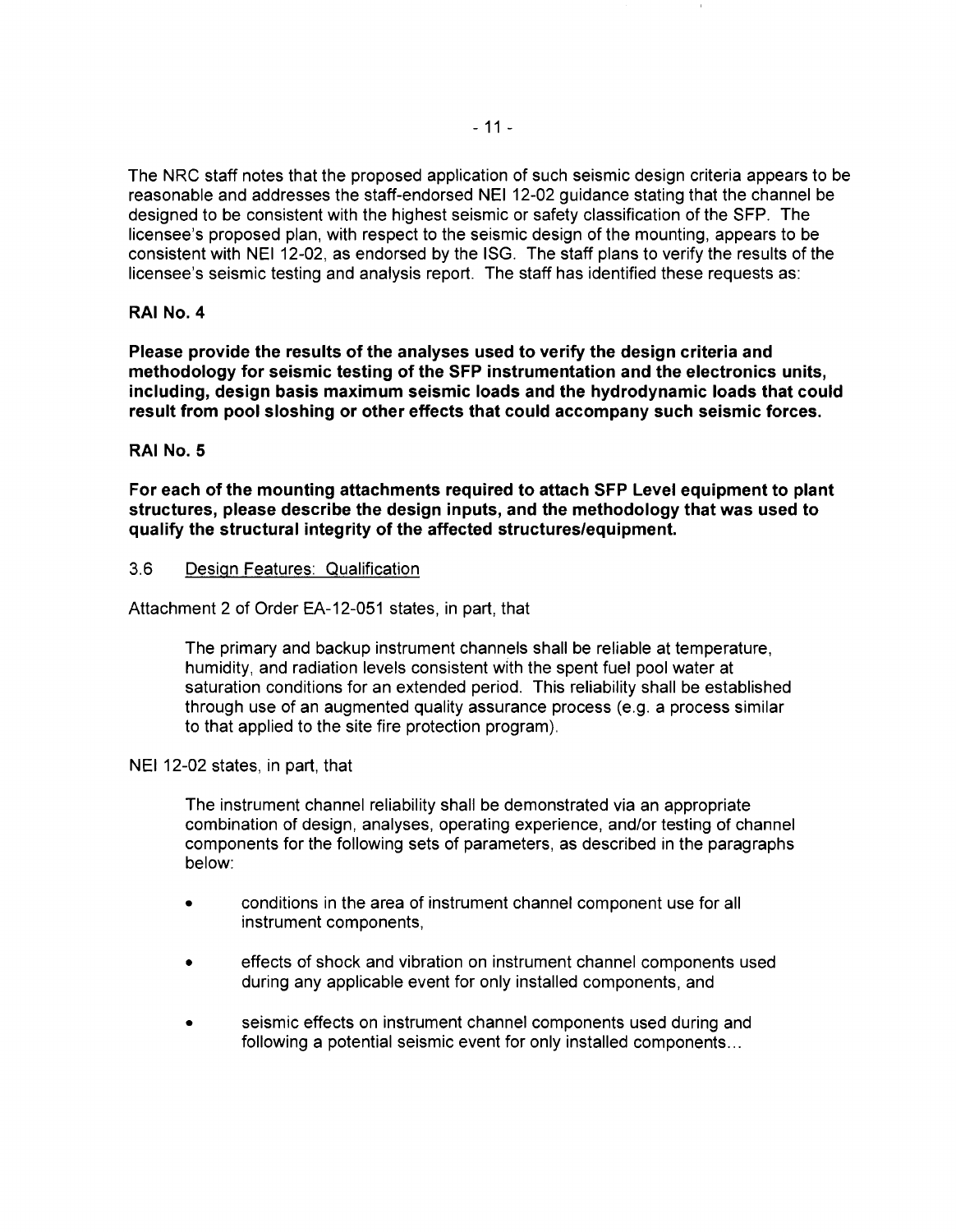The NRC staff assessment of the instrument qualification is discussed in the following subsections below: (3.6.1) Augmented Quality Process, (3.6.2) Post Event Conditions, (3.6.3) Shock and Vibration, and (3.6.4) Seismic Reliability.

3.6.1 Augmented Quality Process

Appendix A-1 of the guidance in NEI 12-02 describes a quality assurance process for nonsafety systems and equipment that is not already covered by existing quality assurance requirements. Within the ISG, the NRC staff found the use of this quality assurance process to be an acceptable means of meeting the augmented quality requirements of Order EA-12-051.

In its letter dated August 15, 2013, the licensee stated, in part, that

Appropriate quality assurance measures will be selected for the SFPIS [SFP instrumentation system] required by Order EA-12-051, consistent with Appendix A-1 of NEI 12-02 and similar to those imposed by Regulatory Guide 1.155.

The licensee's proposed quality assurance process appears to be consistent with NEI 12-02, as endorsed by the ISG.

3.6.2 Post Event Conditions

NEI 12-02 states, in part, that

The temperature, humidity and radiation levels consistent with conditions in the vicinity of the SFP and the area of use considering normal operational, event and post-event conditions for no fewer than seven days post-event or until off-site resources can be deployed by the mitigating strategies resulting from Order EA-12-049 should be considered. Examples of post-event (beyonddesign-basis) conditions to be considered are:

- radiological conditions for a normal refueling quantity of freshly discharged (1 00 hours) fuel with the SFP water level 3 as described in this order,
- temperatures of 212 degrees F and 100% relative humidity environment,
- boiling water and/or steam environment
- a concentrated borated water environment,

In its OIP, the licensee stated, consistent with NEI 12-02, in part, that

The normal operational, event, and post-event conditions for temperature, humidity, and radiation, will be addressed for no fewer than seven days postevent or until off-site resources can be deployed by the mitigating strategies resulting from the NRC issued Order EA-12-049, "Issuance of Order to Modify Licenses with Regard to Requirements for Mitigation Strategies for Beyond-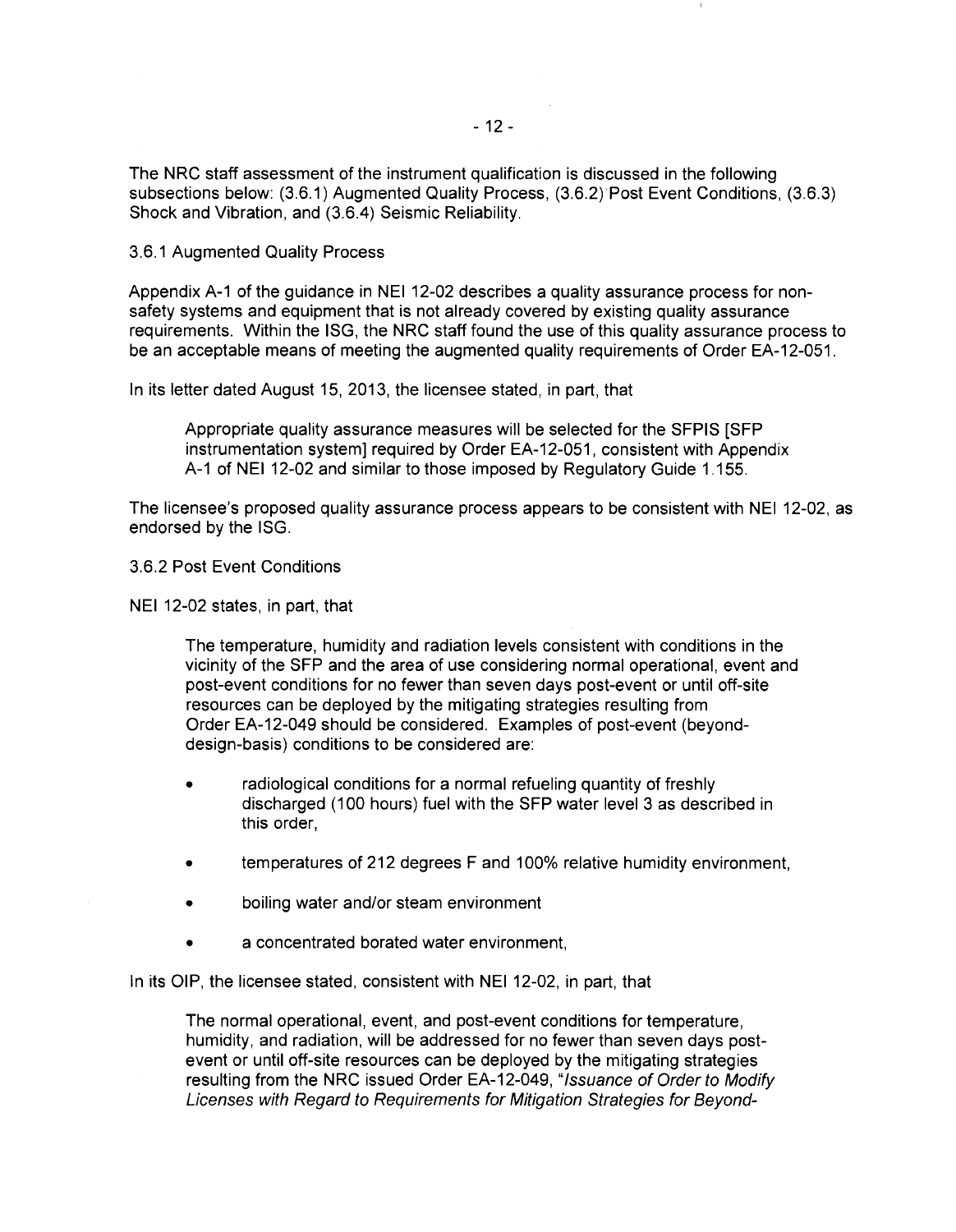Design-Basis External Events," dated March 12, 2012 (Reference 6). Examples of post-event (beyond-design-basis) conditions to be considered are:

- 1) radiological conditions for a normal refueling quantity of freshly discharged (100 hours) fuel with the SFP water level 3 (Section Ill, Item 3) as described in Reference 1,
- 2) temperatures of 212°F and 100 percent relative humidity environment,
- 3) boiling water and/or steam environment,
- 4) A concentrated borated water environment,

In its letter dated August 15, 2013, the licensee stated, in part, that

Demonstration of the reliability of the permanently installed spent fuel pool instrumentation system (SFPIS) equipment under the beyond-design-basis conditions will be by design, analysis, operating experience and testing by the system vendor and the equipment manufacturer(s), as described below for each of the identified conditions.

### Temperature and Humidity

SFPIS materials and components were selected and specified by design to meet or exceed the temperature and humidity in the Fuel Building and other buildings during the extended loss of AC power event. The design of system components will be supplemented by analysis or testing as shown below.

 $\ddotsc$ 

### Radiation

Components subject to significant radiation under beyond design basis conditions are those in the Fuel Building. These components include the sensor probe, bracket, coupler and interconnecting cable. The sensor probe and bracket are stainless steel and will not be affected by the anticipated radiation. The coupler and cable are selected by design for the beyond-design-basis radiation service. Supplemental radiation testing of the interconnecting cable will be completed to demonstrate operation for more than one week with SFP water at Level 3, and indefinitely at Level 2 or above (refer to RAI 1 ).

In addition, in its letter dated August 15, 2013, the licensee provided information regarding the SFP instrumentation components and the basis for validating the design of these components. In this letter, the licensee explained that the sensor probe and sensor bracket are inherently tolerant to the effects of the specified temperature and humidity and this will be demonstrated by design and analysis. The sensor coupler is specifically designed by the manufacturer for high temperature and humidity applications. The coaxial cable will be selected by design for conditions and tested for performance at 212 degrees Fahrenheit (°F), saturated steam. The sensor electronics design temperature and humidity exceeds the requirements for the mounting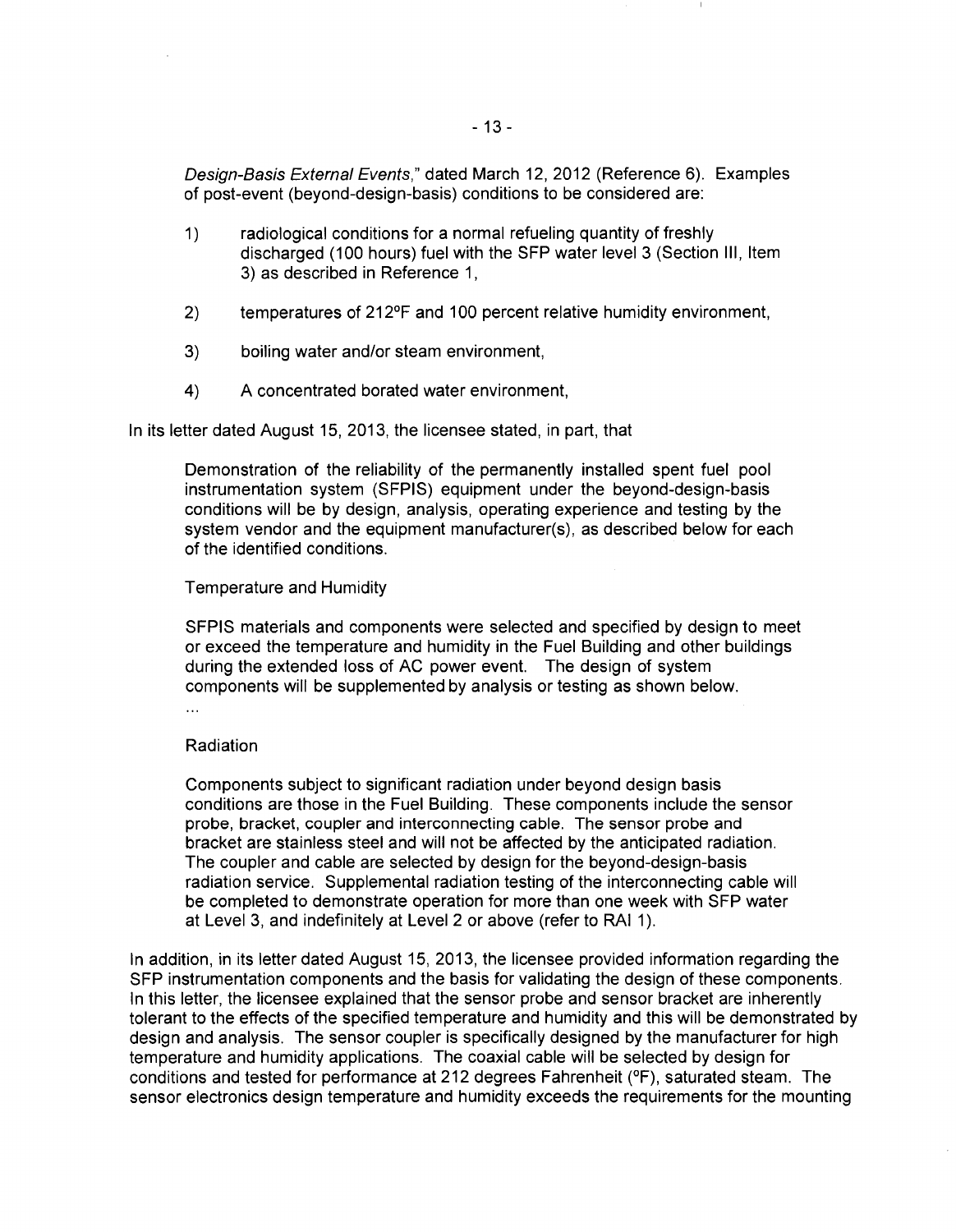locations. The sensor and system electronics and wireless transmitters, design temperature exceeds the requirements for the mounting locations which will be in the Auxiliary Building. The wireless receiver and display design temperature exceeds the requirements for the mounting locations which will be in the Control Room A/C [air conditioning] Unit & Filtration Units Room "A" in the Auxiliary Building.

The NRC staff has concerns with the lack of information regarding whether the sensor electronics is capable of continuously performing its required functions under the expected temperature and humidity condition. The staff has identified this request as:

### RAI No.6

Please provide the following:

- a) Information describing the temperature ratings for all system electronics (including sensor electronics, system electronics, level and wireless transmitter, wireless receiver and display) and whether the ratings are continuous duty ratings; and,
- b) Information describing what will be the maximum expected temperature and relative humidity conditions in the room(s) in which the sensor electronics and wireless technologies will be located under BOB conditions in which there is no ac power available to run Heating Ventilation and Air Conditioning (HVAC) systems.
- c) Analysis of the maximum expected radiological conditions (dose rate and total integrated dose) to which the equipment will be exposed. Also, please provide documentation indicating the radiological dosage amount that the electronics for this equipment is capable of withstanding. Please discuss the time period over which the analyzed total integrated dose was applied.

### 3.6.3 Shock and Vibration

NEI 12-02 states, in part, that

Applicable components of the instrument channels are rated by the manufacturer (or otherwise tested) for shock and vibration at levels commensurate with those of postulated design basis event conditions in the area of instrument channel component use using one or more of the following methods:

instrument channel components use known operating principles, are supplied by manufacturers with commercial quality programs (such as 1809001) with shock and vibration requirements included in the purchase specification and/or instrument design, and commercial design and testing for operation in environments where significant shock and vibration loadings are common, such as for portable hand-held devices or transportation applications;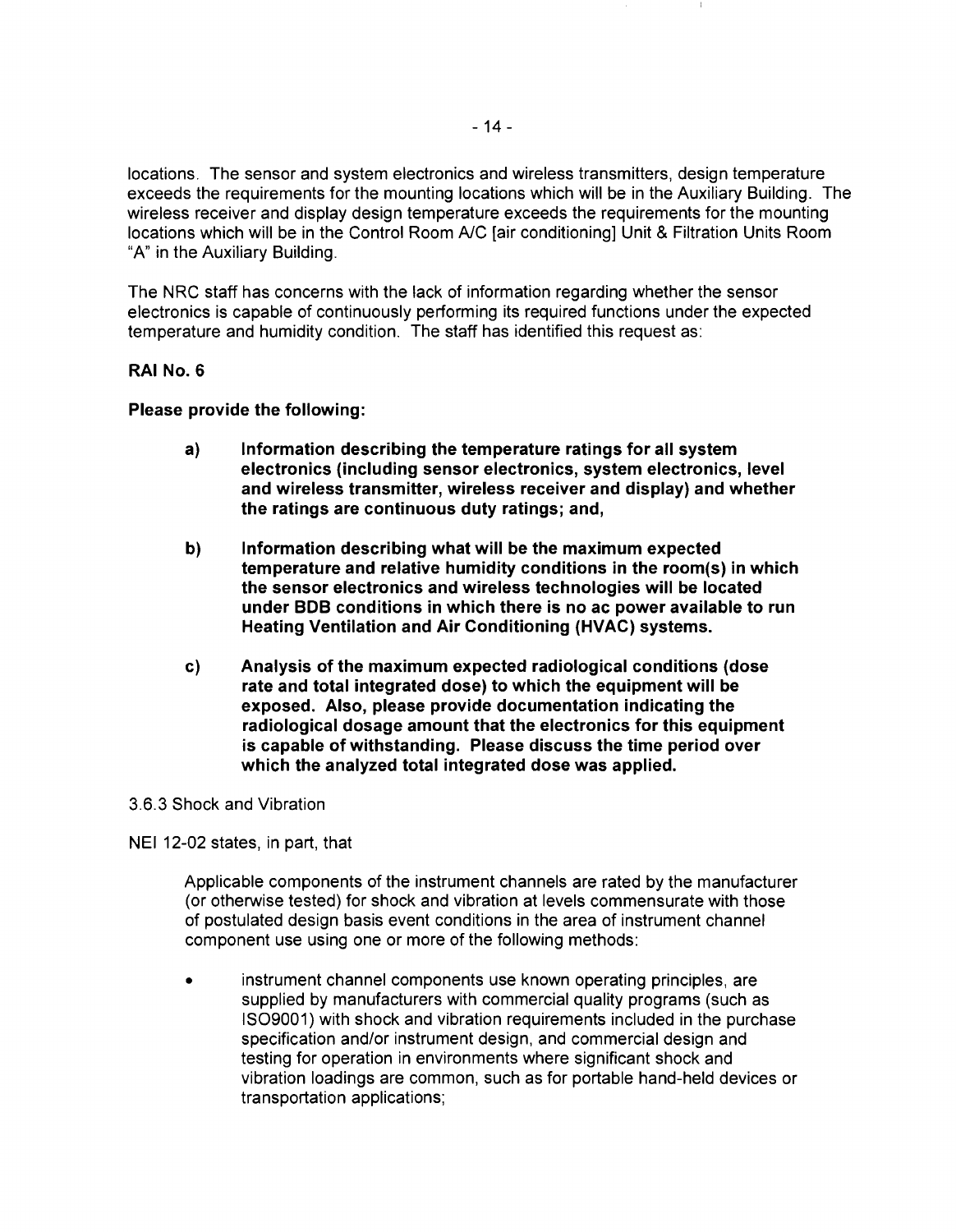- substantial history of operational reliability in environments with significant shock and vibration loading, such as transportation applications, or
- use of components inherently resistant to shock and vibration loadings or are seismically reliable such as cables.

In its OIP, the licensee stated that demonstration of shock and vibration adequacy will be consistent with the guidelines in Reference 2 [NEI 12-02] and Reference 3 [ISG].

### Passive components located within the SFP building

In its letter dated August 15, 2013, the licensee stated, in part, that

The components located within the SFP are passive components, inherently resistant to shock and vibration loadings. These include the stainless steel sensor cable probe, sensor bracket, coupler and interconnecting cable.

### Active components located outside the SFP building

In its letter dated August 15, 2013, the licensee stated, in part, that

Active electronic components, located outside the SFP building, are permanently and rigidly attached to seismic racks or structural walls, and are not subject to significant shock and vibration loadings. However, assurance of reliability under conditions of shock and vibration is supported by manufacturer operating experience, which includes use of components in high vibration installations, such as compressed air systems and transportation industries.

The NRC staff notes that while the passive components may inherently be resistant to shock and vibration loadings, the actual resistance depends on the component material property, structure, and the final installation. The staff has concerns with the licensee's lack of information regarding the tests, applied forces and their directions, frequency ranges, and the operability of the sensor after shock and vibration tests are completed. The staff has identified this request as:

### **RAI No.7**

### **Please provide the following:**

**a) Information describing the evaluation of the sensor electronics design, the shock test method, test results, and forces applied to the sensor electronics applicable to its successful tests demonstrating that the testing provides an appropriate means to demonstrate reliability of the sensor electronics under the effects of severe shock.**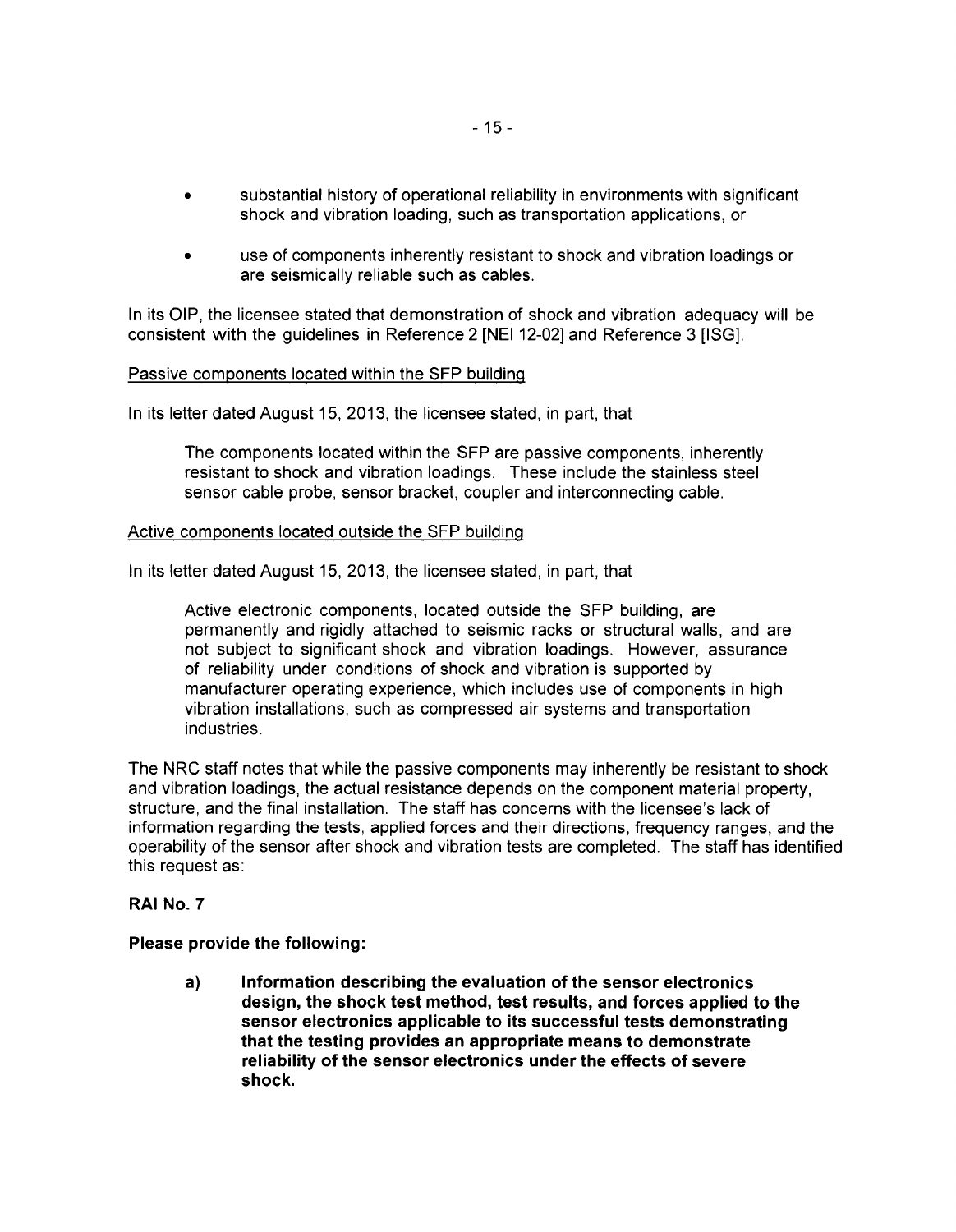**b) Information describing the evaluation of the sensor electronics design, the vibration test method, test results, the forces and their frequency ranges and directions applied to the sensor applicable to its successful tests, demonstrating that the testing provides an appropriate means to demonstrate reliability of the sensor electronics under the effects of high vibration.** 

### 3.6.4 Seismic Reliability

The ISG recommends the use of Sections 7, 8, 9, and 10 of Institute of Electrical and Electronics Engineers (IEEE) Standard 344-2004 "IEEE Recommended Practice for Seismic Qualification of Class 1E Equipment for Nuclear Power Generating Stations," or a substantially similar industrial standard, for seismic qualification of the SFP level instrumentation.

In its OIP, the licensee stated that demonstration of seismic adequacy would be achieved using one or more of the methods listed in the ISG.

### Passive components located within the SFP building

In its letter dated August 15, 2013, the licensee stated, in part, that

The sensor cable probe and supporting bracket are functionally passive components. Analysis will be used to demonstrate they will maintain their structural integrity and design configuration and to establish their reliability. The coupler and interconnecting cable are also passive components; however, they will be included in the seismic testing of the sensor electronics. The active system components, including sensor electronics, system electronics, batteries, display and enclosures will be seismically tested based on rigid mounting conditions. Testing is tri-axial, using random multi-frequency inputs, in accordance with Institute of Electrical and Electronics Engineers (IEEE) 344- 2004. Analyses and testing will envelope conditions at the equipment mounting locations resulting from the design basis maximum ground motion, plus margin.

The components except for the stainless steel sensor cable probe and the stainless steel bracket will be seismically tested in a rigidly mounted condition equivalent to their as-installed condition. The cable probe and bracket are passive components for which maintenance of structural or physical integrity is the only requirement.

### Active components located outside the SFP building

In its letter dated August 15, 2013, the licensee stated, in part, that

The active system components, including sensor electronics, system electronics, batteries, display and enclosures will be seismically tested based on rigid mounting conditions. Testing is tri-axial, using random multi-frequency inputs, in accordance with IEEE 344- 2004. Analyses and testing will conservatively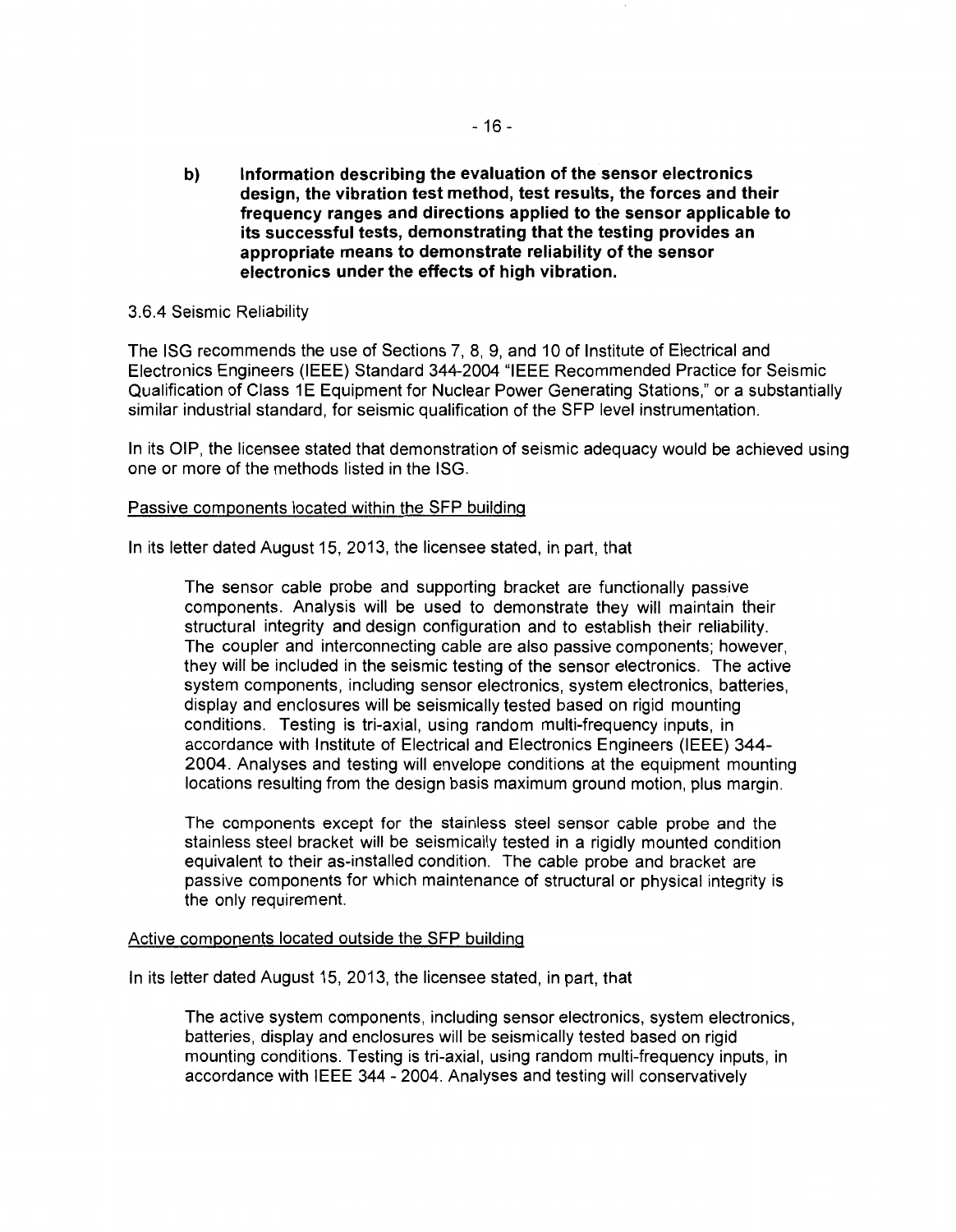envelope the conditions at equipment mounting locations resulting from the design basis maximum ground motion, plus margin.  $\mathbf{r}$ 

The active components of the SFPIS will be functionally tested before and after seismic simulation. Water level inputs to the system will be simulated by grounding the system probe at selected, repeatable positions. Acceptance will be based on a comparison of indicated levels before and after seismic testing, for the same simulated level inputs at the sensor probe.

The NRC staff notes that the licensee will demonstrate the reliability of the seismic design and installation in accordance with NEI 12-02, as endorsed by the ISG. The licensee's planned approach with respect to the seismic reliability of the instrumentation appears to be consistent NEI 12-02, as endorsed by the ISG. However, the staff plans to verify the results of the licensee's seismic test when it is completed. The staff has identified this request as:

### **RAI No.8**

**Please provide analysis of the seismic testing results and show that the instrument (including wireless technology) performance reliability, following exposure to simulated seismic conditions representative of the environment anticipated for the SFP structures at Wolf Creek Generating Station has been adequately demonstrated. Include information describing the design inputs and methodology used in any analyses of the mountings of electronic equipment onto plant structures, as requested in RAI No. 4 above.** 

3.6.5 Qualification Evaluation Summary

Upon acceptable resolution of the RAis in Section 3.6, the NRC staff will be able to make a conclusion regarding the instrument qualification.

### 3.7 Design Features: Independence

Attachment 2 of Order EA-12-051 states, in part, that

The primary instrument channel shall be independent of the backup instrument channel.

NEI 12-02 states, in part, that

Independence of permanently installed instrumentation, and primary and backup channels, is obtained by physical and power separation commensurate with the hazard and electrical isolation needs. If plant AC or DC power sources are used then the power sources shall be from different buses and preferably different divisions/channels depending on available sources of power.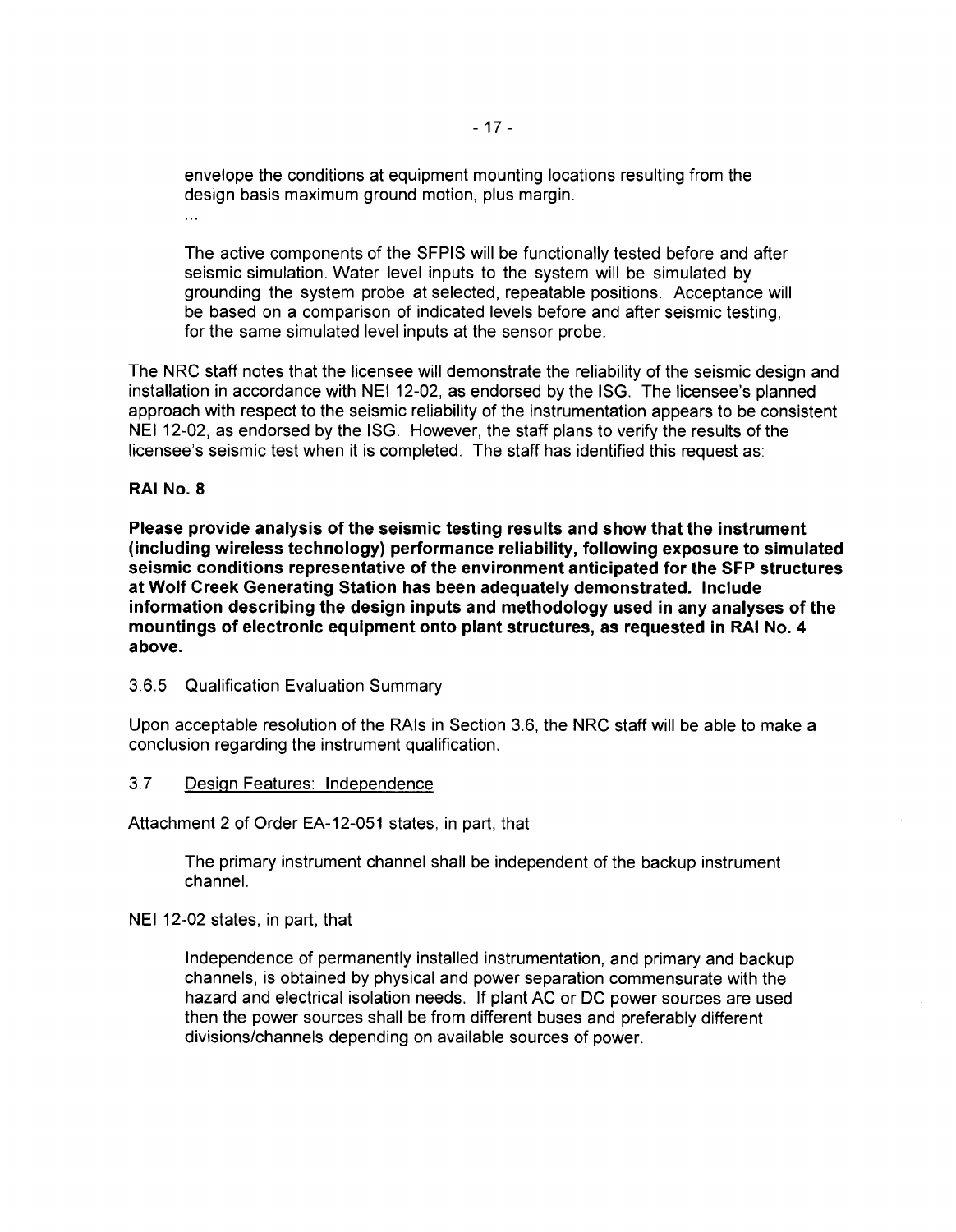In its OIP, the licensee stated that the independence of the two systems includes: location, mounting, power sources, power and signal wiring, and indications, to prevent any failure of one system from affecting the other system.

In its letter dated August 15, 2013, the licensee stated, in part, that

- a) Within the SFP area, the brackets will be mounted as close to the Northwest (primary sensor) and Northeast (backup sensor) corners of the SFP, as permanent plant structures allow. Placing the brackets and probes in the corners allows for natural protection from a single event or missile from disabling both systems. The cabling within the SFP area will be routed in separate hard-pipe conduit. All conduit routing and location of system components will be selected such that there will not be any seismic 2 over 1 hazard.
- b) Each system will be installed using completely independent cabling structures, including routing of the interconnecting cable within the SFP area in separate hard-pipe conduits. Power sources will be routed to the electronics enclosures from electrically separated sources ensuring the loss of one train or bus will not disable both channels. The system displays will be installed in separate qualified National Electrical Manufacturers Association (NEMA) 4X or better enclosures, with the primary display in the Control Room *NC* Unit and Filtration Units Room "A" and the back-up in the Control Room *NC* Unit and Filtration Units Room "8". Primary and backup systems will be completely independent of each other, having no shared components.

The NRC staff notes that with this arrangement, the loss of one backup power supply will not affect the operation of the independent channel under BDB event conditions. The implementation of such design provisions appears to be consistent with NEI 12-02, as endorsed by the ISG, and the electrical functional performance of each level measurement channel would be considered independent of the other channel. However, the NRC staff plans to verify the final electrical power supply design information when it is provided. The NRC staff has identified this request as:

### **RAJ No.9**

**Please provide the NRC staff with the final configuration of the power supply source for each channel so that the staff may conclude that the two channels are independent from a power supply assignment perspective.** 

### 3.8 Design Features: Power Supplies

Attachment 2 of Order EA-12-051, states in part, that

Permanently installed instrumentation channels shall each be powered by a separate power supply. Permanently installed and portable instrumentation channels shall provide for power connections from sources independent of the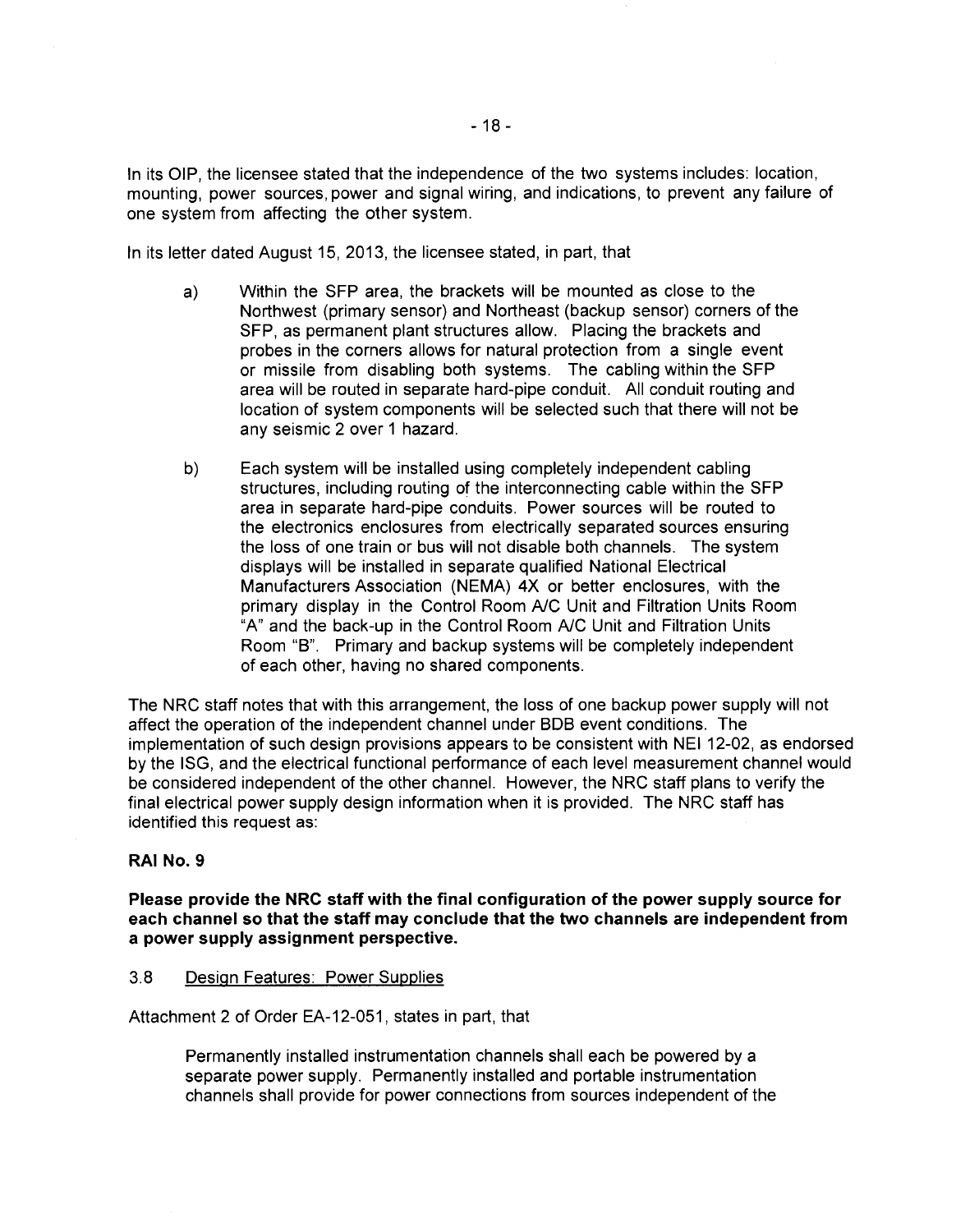plant ac and de power distribution systems, such as portable generators or replaceable batteries. Onsite generators used as an alternate power source and replaceable batteries used for instrument channel power shall have sufficient capacity to maintain the level indication function until offsite resource availability is reasonably assured.

#### NEI 12-02 states, in part, that

The normal electrical power supply for each channel shall be provided by different sources such that the loss of one of the channel[']s primary power supply will not result in a loss of power supply function to both channels of SFP level instrumentation.

All channels of SFP level instrumentation shall provide the capability of connecting the channel to a source of power (e.g., portable generators or replaceable batteries) independent of the normal plant AC and DC power systems. For fixed channels this alternate capability shall include the ability to isolate the installed channel from its normal power supply or supplies. The portable power sources for the portable and installed channels shall be stored at separate locations, consistent with the reasonable protection requirements associated with NEI 12-06 (Order EA-12-049). The portable generator or replaceable batteries should be accessible and have sufficient capacity to support reliable instrument channel operation until off-site resources can be deployed by the mitigating strategies resulting from Order EA-12-049.

If adequate power supply for either an installed or portable level instrument credits intermittent operation, then the provisions shall be made for quickly and reliably taking the channel out of service and restoring it to service. For example, a switch on the power supply to the channel is adequate provided the power can be periodically interrupted without significantly affecting the accuracy and reliability of the instrument reading. Continuous indication of SFP level is acceptable only if the power for such indication is demonstrably adequate for the time duration specified in section 3.1[.]

### In its OIP, the licensee stated, in part, that

The 4-20 milliamp (mA) signal from the sensor electronics module is connected to a mounted, seismically qualified power supply and transmitter panel. The panel contains a 24-volt (V) direct current (de) (Vdc) uninterruptible power supply (UPS), a wireless transmitter for the sensor signal, and batteries for continued system operation during a loss of alternating current (ac) power for a minimum of 72 hours, in which time an alternate external source of power can be supplied. A bulkhead connector and transfer switch is externally accessible for the connection of an alternate power source. The panel is located with or near the sensor electronics housing, outside of the spent fuel pool area. The interface between the sensor electronics and the mounted panel is a twisted, shielded pair cable.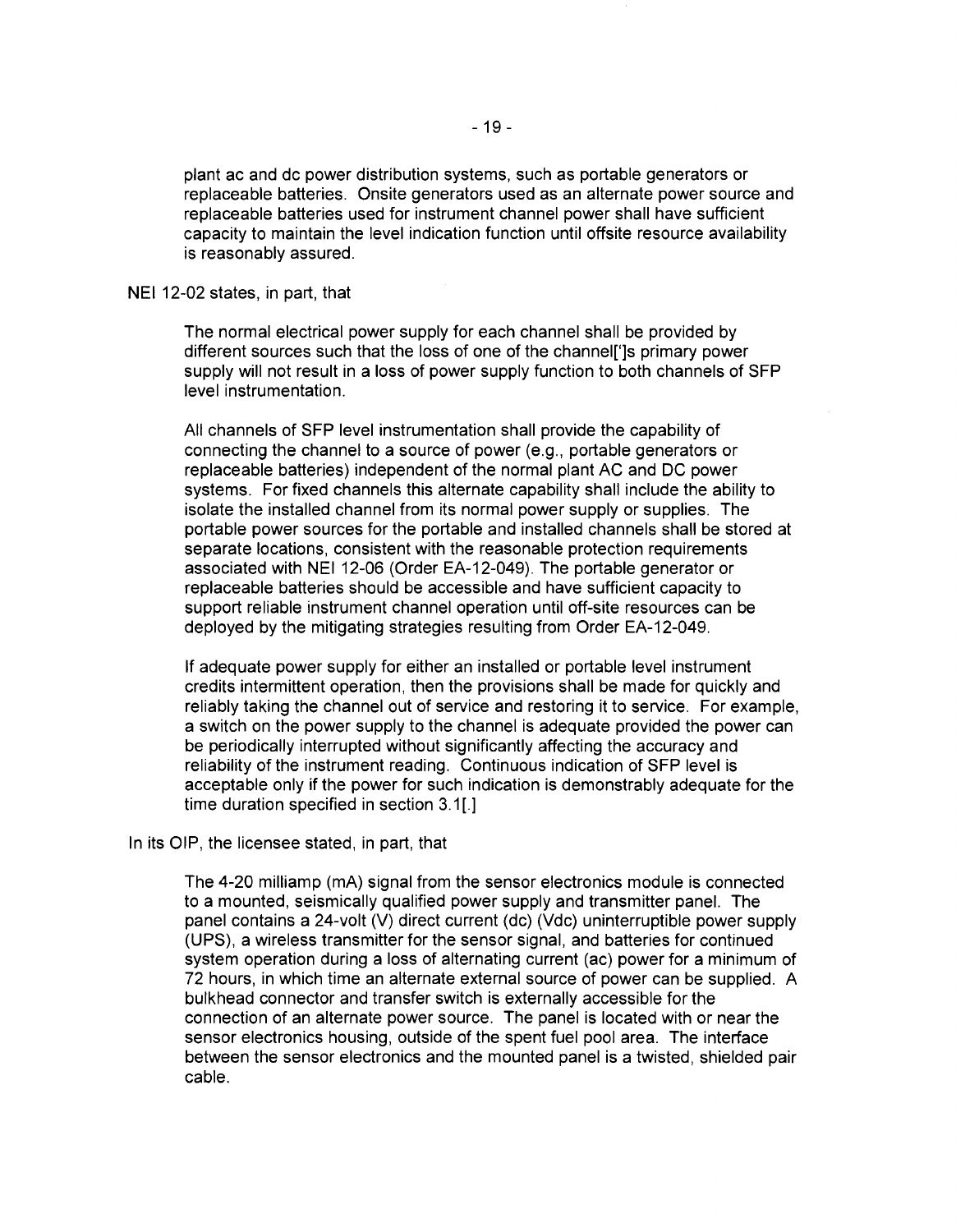The transmitter panel will send a signal to the wireless receiver panel. The mounted seismically qualified wireless receiver panel contains a 24-Vdc UPS, door-mounted digital display of SFP level, and batteries for continued system operation during a loss of ac power until an alternate external source of power can be supplied. A bulkhead connector and transfer switch is externally accessible for the connection of an alternate power source. The mounted receiver panel is located in one of the accessible locations in the vicinity of the control room.

In addition, in its OIP, the licensee stated, in part, that

An ac source will be selected for each system's 24-Vdc UPS, with power cables routed separately through existing or new tray *I* conduit and penetrations.

Both channels will be powered by independent batteries following a loss-of-ac power. The minimum battery life will be 72 hours. The 72 hour battery life is sufficient amount of time for an alternate source of power to be provided by the plant-specific procedures to address Reference 6 [EA-12-049]. Each channel will include an externally accessible bulkhead connector and transfer switch for connection of an alternate power source.

In its letter dated August 28, 2013, the licensee stated, in part, that

- a) A description of the electrical AC power sources and capacities for the primary and backup channels will be developed as part of the detailed design and more information will be provided in the 6-month status update in February 2014.
- b) Battery sizing is in accordance with IEEE 485-2010. Design criteria applied are: continuous system operation for 72 hours following loss of AC power. Calculation of system power consumption is based on the specified values listed in component manufacturer specifications. A 10% capacity margin is added to battery sizing calculations, following guidelines of IEEE 485-2010, Section 6.2.2. The time to restore AC power to the primary and backup channels will be within 72 hours, and will be established in the diverse and flexible coping strategies (FLEX) Support Guidelines.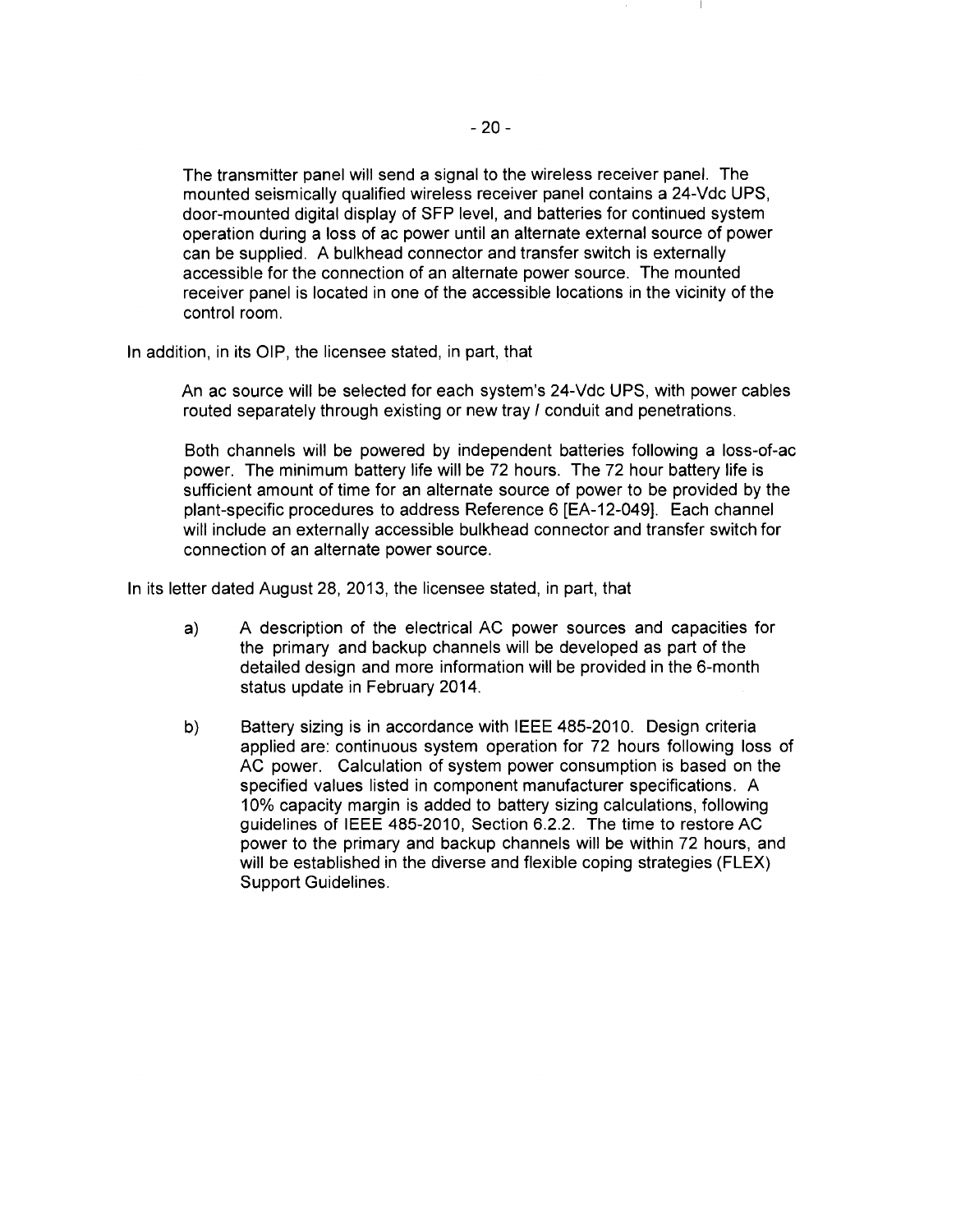The NRC staff notes that the proposed criteria for sizing of the battery backup appears to be consistent with NEI 12-02, as endorsed by the ISG. However, the staff notes that the licensee will provide the description of the electrical AC power sources and capacities for the primary and backup channels in the 6-month status update in February 2014. The staff also plans to verify the results of the licensee's calculation for required duty cycle given the final design load of the instrument channel for its installed configuration. The staff has identified this request as:

### **RAJ No. 10**

**Please provide the following:** 

- **a) A description of the electrical ac power sources and capabilities for the primary and backup channels.**
- **b) Please provide the results of the calculation depicting the battery backup duty cycle requirements demonstrating that its capacity is sufficient to maintain the level indication function until offsite resource availability is reasonably assured.**
- 3.9 Design Features: Accuracy

Attachment 2 of Order EA-12-051 states, in part, that

The instrument channels shall maintain their designed accuracy following a power interruption or change in power source without recalibration.

NEI 12-02 states, in part, that

Accuracy should consider SFP conditions, e.g., saturated water, steam environment, or concentrated borated water. Additionally, instrument accuracy should be sufficient to allow trained personnel to determine when the actual level exceeds the specified lower level of each indicating range (levels 1, 2 and 3) without conflicting or ambiguous indication.

In its OIP, the licensee stated that instrument channels will be designed such that they will maintain their specified accuracy without recalibration following a power interruption or change in power source.

In its letter dated August 15, 2013, the licensee stated, in part, that

- a) The instrument channel accuracy will be established during the design phase. An estimate of the expected instrument channel accuracy under normal and beyond-design-basis conditions will be provided in the 6-month status update in February 2014.
- b) The calibration procedure, and the methodology and basis for establishing both the criteria indicating the need for recalibration, and the acceptance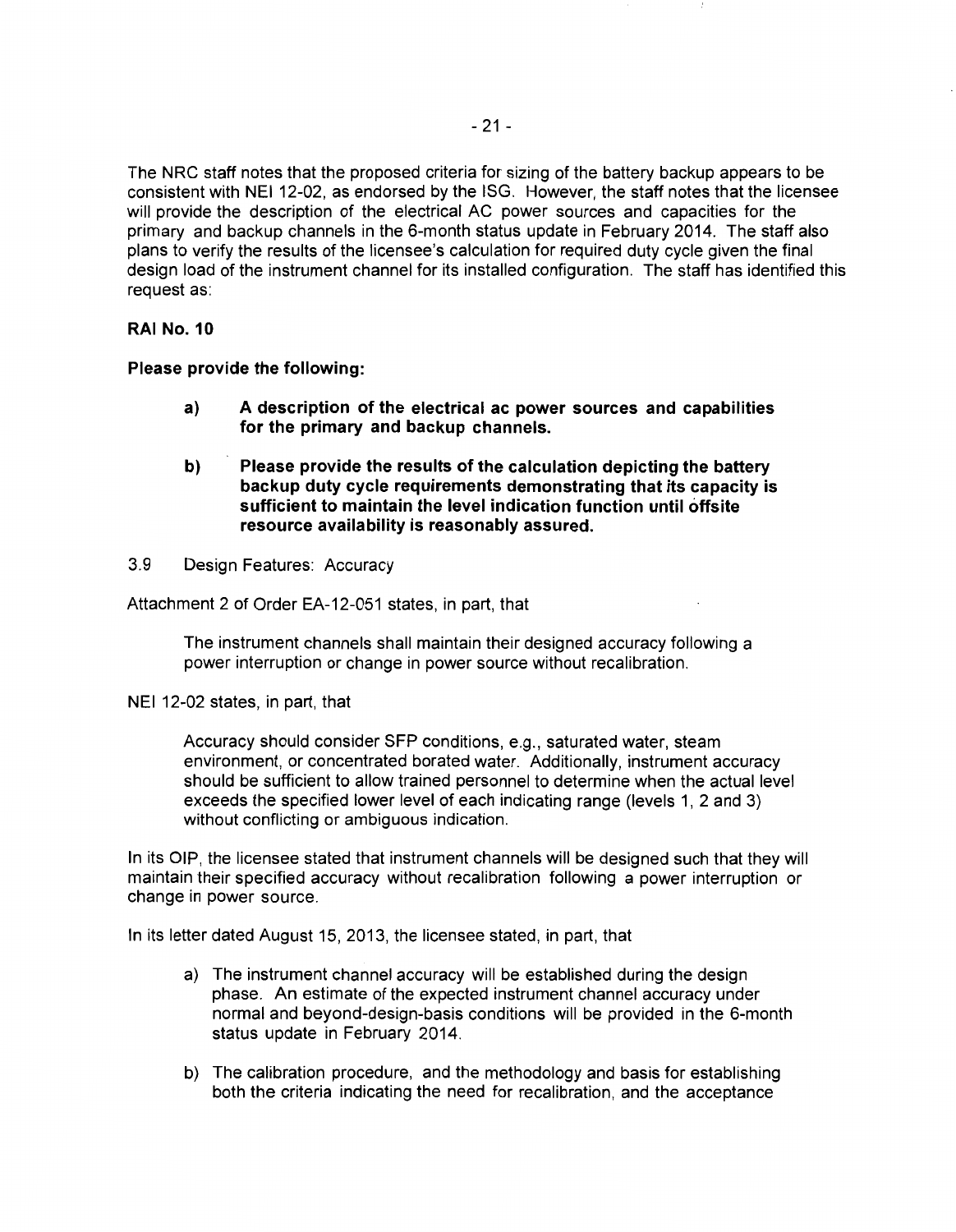criterion to be used with the procedure, will be established during the design phase. The methodology for defining these criteria will be provided in the 6-month status update in February 2014.

The NRC staff notes that further information regarding SFP level instrumentation accuracy is not available for review and that the licensee will provide further information to the staff in the February 2014 6-month status update. The staff has identified this request as:

**RAI No. 11** 

**Please provide the following:** 

- **a) An estimate of the expected instrument channel accuracy performance under both (a) normal SFP level conditions (approximately Level 1 or higher) and (b) at the BOB conditions** (i.e., **radiation, temperature, humidity, post-seismic and post-shock conditions) that would be present if the SFP level were at the Level 2 and Level 3 datum points.**
- **b) A description of the methodology that will be used for determining the maximum allowed deviation from the instrument channel design accuracy that will be employed under normal operating conditions as an acceptance criterion for a calibration procedure to flag to operators.**

(This information was previously requested in RAI-7 of the NRC letter dated July 17, 2013)

### 3.10 Design Features: Testing

Attachment 2 of Order EA-12-051 states, in part, that

The instrument channel design shall provide for routine testing and calibration.

NEI 12-02 states, in part, that

Static or non-active installed (fixed) sensors can be used and should be designed such that testing and/or calibration can be performed in-situ. For microprocessor based channels the instrument channel design shall be capable of testing while mounted in the pool.

In its OIP, the licensee stated that the instrument channel design will provide for routine testing and calibration consistent with Reference 2 [NEI 12-02] and Reference 3 [ISG].

In its letter dated August 15, 2013, the licensee stated, in part, that

a) Details of the capabilities and provisions of the level instrumentation for periodic calibration and testing will be established during the design phase. A description of these features and the way they will support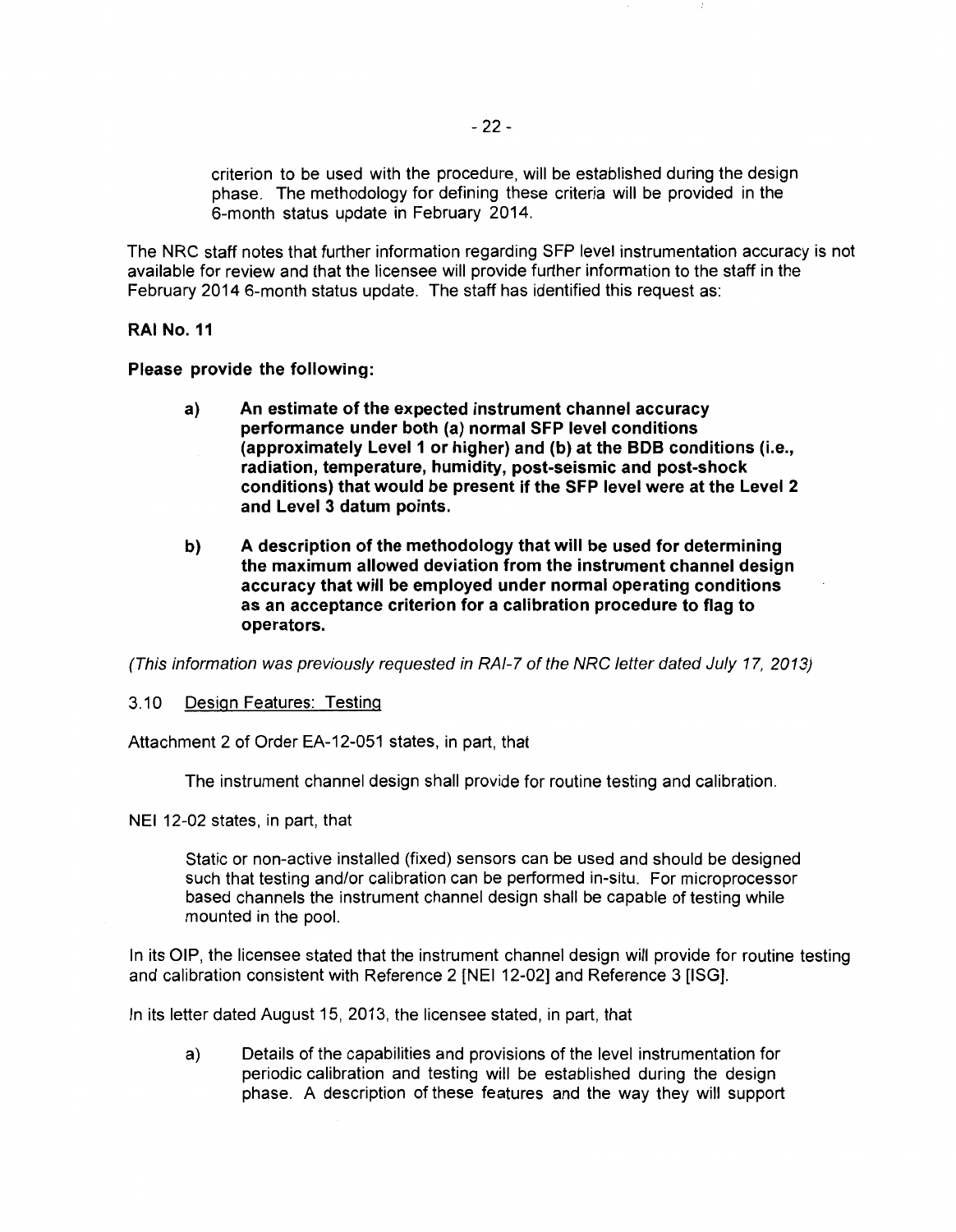in-situ testing will be provided in the 6-month status update in February 2014.

- b) A description of how the defined testing and calibration will enable the conduct of regular channel checks of each independent channel against the other, and against any other permanently-installed SFP level instrumentation will be provided in the 6-month status update in February 2014.
- c) Details of functional checks and instrument channel calibrations will be determined during the design phase. A description of how functional checks and calibration tests will be performed, and the frequency at which they will be conducted, will be provided in the 6 month status update in February 2014. An explanation of how these surveillances will be incorporated into the plant surveillance program will be included.
- d) The preventive maintenance tasks required to be performed during normal operation, and the planned surveillance intervals will be determined during the design phase. A description of these tasks and intervals will be provided in the 6-month status update in February 2014.

The NRC staff notes that further information regarding the design of the SFP level instrumentation to provide for routine testing and calibration is not available for review and that the licensee will provide further information to the staff in the February 2014 6-month status update. The staff has identified this request as:

## **RAI No. 12**

**Please provide the following:** 

- **a) A description of the capability and provisions the proposed level sensing equipment will have to enable periodic testing and calibration, including how this capability enables the equipment to be tested in-situ.**
- **b) A description of how such testing and calibration will enable the conduct of regular channel checks of each independent channel against the other, and against any other permanently installed SPF level instrumentation.**
- **c) A description how calibration tests and functional checks will be performed and the frequency at which they will be conducted. Please discuss how these surveillances will be incorporated into the plant surveillance program.**
- **d) A description what preventive maintenance tasks are required to be performed during normal operation, and the planned maximum**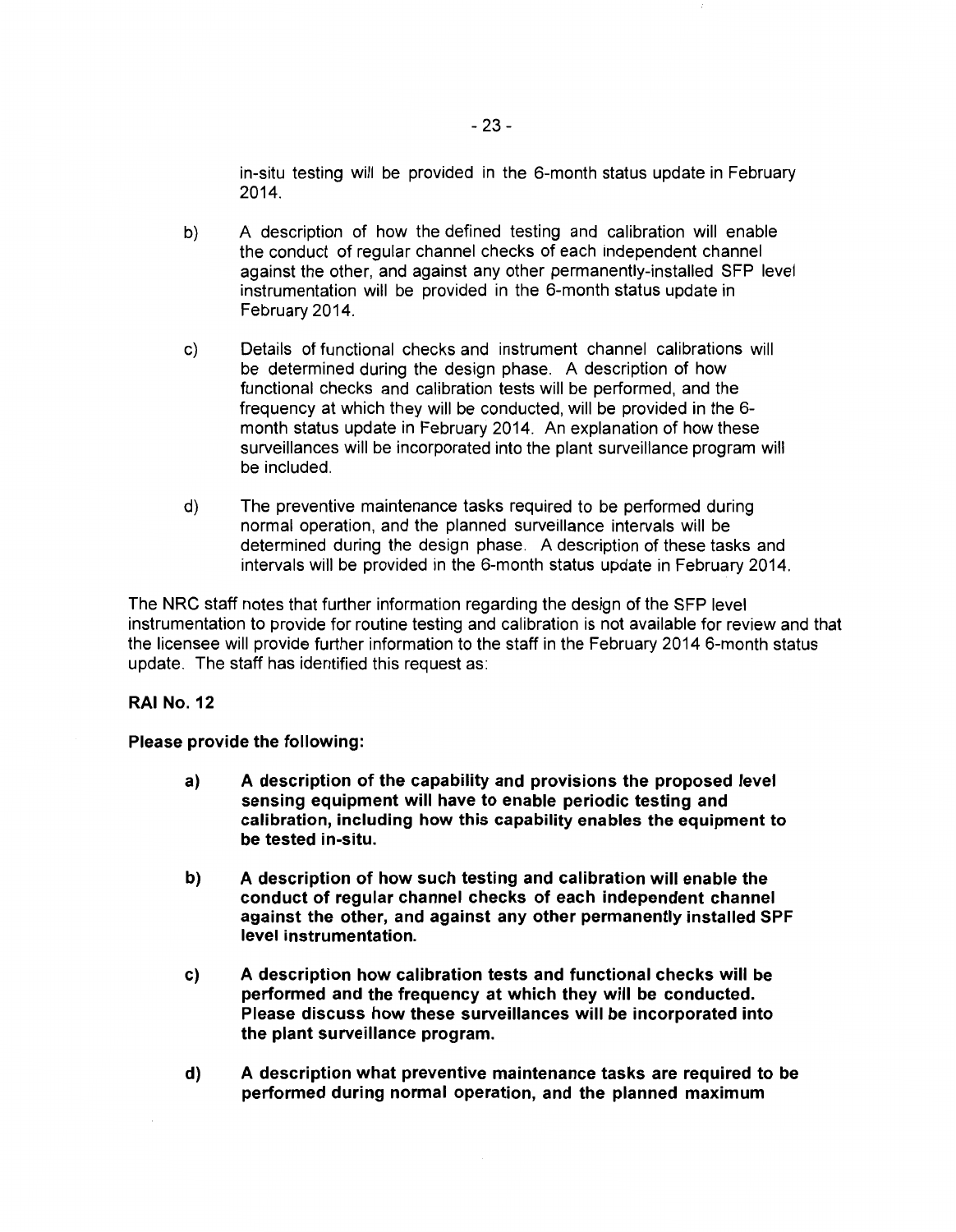**surveillance interval that is necessary to ensure that the channels are fully conditioned to accurately and reliably perform their functions when needed.** 

(This information was previously requested in RAI-8 of the NRC letter dated July 17, 2013)

### 3.11 Design Features: Display

Attachment 2 of Order EA-12-051 states, in part, that

Trained personnel shall be able to monitor the spent fuel pool water level from the control room, alternate shutdown panel, or other appropriate and accessible location. The display shall provide on-demand or continuous indication of spent fuel pool water level.

NEI 12-02 states, in part, that

The intent of this guidance is to ensure that information on SFP level is promptly available to the plant staff and decision makers. Ideally there will be an indication from at least one channel of instrumentation in the control room. While it is generally recognized (as demonstrated by the events at Fukushima Daiichi) that SFP level will not change rapidly during a loss of spent fuel pool cooling scenario[,] more rapid SFP drain down cannot be entirely discounted. Therefore, the fact that plant personnel are able to determine the SFP level will satisfy this requirement, provided the personnel are available and trained in the use of the SFP level instrumentation (see Section 4.1) and that they can accomplish the task when required without unreasonable delay.

SFP level indication from the installed channel shall be displayed in the control room, at the alternate shutdown panel, or another appropriate and accessible location (reference NEI 12-06). An appropriate and accessible location shall have the following characteristics:

- occupied or promptly accessible to the appropriate plant staff giving appropriate consideration to various drain down scenarios,
- outside of the area surrounding the SFP floor, e.g., an appropriate distance from the radiological sources resulting from an event impacting the SFP,
- inside a structure providing protection against adverse weather, and
- outside of any very high radiation areas or LOCKED HIGH RAD AREA during normal operation.

If multiple display locations beyond the required "appropriate and accessible location" are desired, then the instrument channel shall be designed with the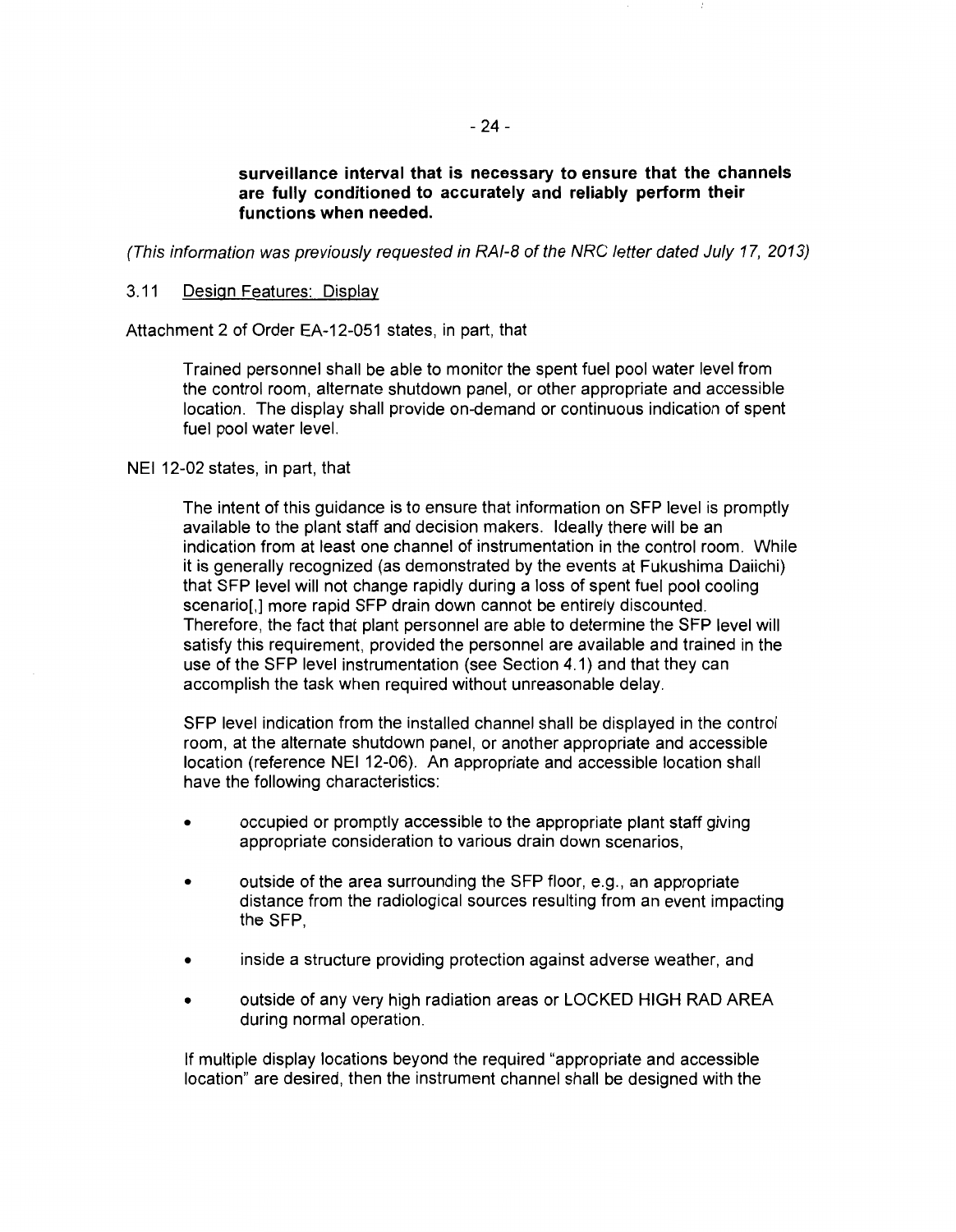capability to drive the multiple display locations without impacting the primary "appropriate and accessible" display.

In its OIP, the licensee stated, in part, that

The primary system indicator will be located in the vicinity of the control room. The backup system indicator will be located in an accessible location. The locations will allow for reading of the indicators following an event. The display will provide continuous indication of the SFP water level and will be consistent with the guidelines of Reference 2 [NEI 12-02] and Reference 3 [ISG].

In its August 15, 2013 letter, the licensee stated, in part, that

- a) The primary display will be located in the Control Room *NC* Unit and Filtration Units Room "A", Room 1512 Elevation 2047 ft.- 6 in., on the approximate centerline of the Plant West wall. The backup display will be located in the Control Room *NC* Unit and Filtration Units Room "B", Room 1501 Elevation 2047 ft. - 6 in., on the approximate centerline of the Plant West wall.
- b) Below is an excerpt of a plant drawing being used as a sketch showing the locations of the displays and the control room. The displays are on the wall separating the control room from the Auxiliary Building, to the Plant East. The displays can be promptly viewed by control room staff due an access from the control room to the Control Room *NC* Unit and Filtration Units Room "A". An alternate path can be utilized through the Communication Corridor, into the Auxiliary Building and into either the Control Room *NC* Unit and Filtration Units Room "A" or "B". During and after an event, the area of the displays will be accessible by Operations personnel from the control room. The Control Room *NC* Unit and Filtration Units Rooms "A" and "B" are located in the control room envelope. The control room envelope is isolated and pressurized during an accident involving the release of radioactive gases in the surrounding zones. Due to the close proximity between the control room and the display locations, use of wireless handheld radios or other equipment for communications will not be necessary.
- c) During drain-down scenarios and external events the control room will be manned. With the displays just outside the control room they are considered "promptly accessible."

The NRC staff notes that the NEI guidance for "Display" specifically mentions the control room as an acceptable location for SFP instrumentation displays as it is occupied or promptly accessible, outside the area surrounding the SFP, inside a structure providing protection against adverse weather and outside of any very high radiation areas or LOCKED HIGH RAD AREA during normal operation. The licensee's proposed location for the primary and backup SFP instrumentation displays, inside the control room envelope, appears to be consistent with NEI 12-02, as endorsed by the ISG.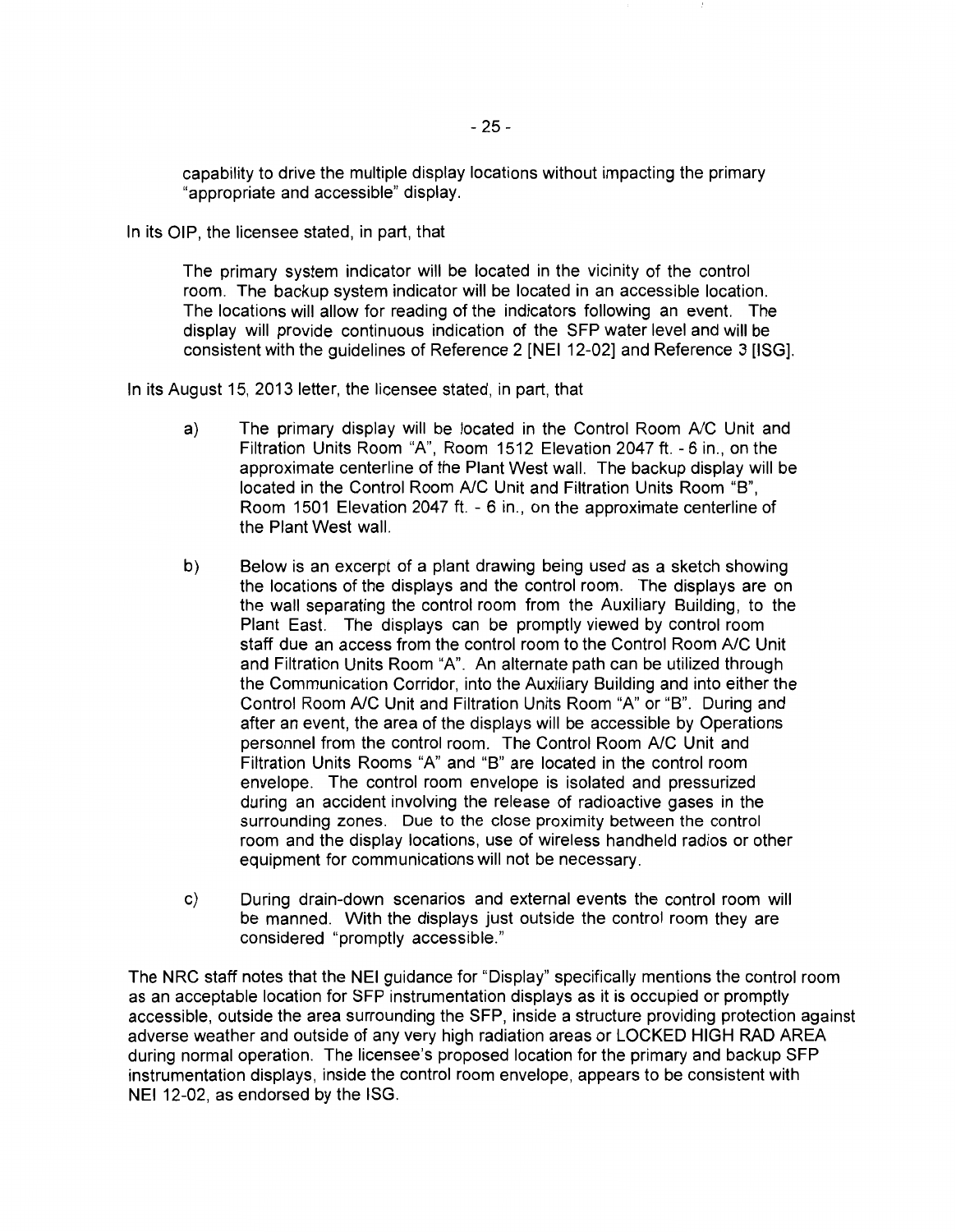### 3.12 Programmatic Controls: Training

Attachment 2 of Order EA-12-051 states, in part, that

Personnel shall be trained in the use and the provision of alternate power to the primary and backup instrument channels.

NEI 12-02 states, in part, that

The personnel performing functions associated with these SFP level instrumentation channels shall be trained to perform the job specific functions necessary for their assigned tasks (maintenance, calibration, surveillance, etc.). SFP instrumentation should be installed via the normal modification processes. In some cases, utilities may choose to utilize portable instrumentation as a portion of their SFP instrumentation response. In either case utilities should use the Systematic Approach to Training (SAT} to identify the population to be trained. The SAT process should also determine both the initial and continuing elements of the required training.

In its OIP, the licensee stated, in part, that

The Systematic Approach to Training (SAT) will be used to identify the population to be trained and to determine both the initial and continuing elements of the required training. Training will be completed prior to placing the instrumentation in service.

The licensee's proposed plan to train personnel in the use and the provision of alternate power to the primary and backup instrument channels, including the approach to identify the population to be trained appears to be consistent with NEI 12-02, as endorsed by the ISG.

### 3.13 Programmatic Controls: Procedures

Attachment 2 of Order EA-12-051 states, in part, that

Procedures shall be established and maintained for the testing, calibration, and use of the primary and backup spent fuel pool instrument channels.

NEI 12-02 states, in part, that

Procedures will be developed using guidelines and vendor instructions to address the maintenance, operation and abnormal response issues associated with the new SFP instrumentation.

In its OIP, the licensee stated that procedures will be developed using guidelines and vendor instructions to address the maintenance, operation, and abnormal response issues associated with the new SFP instrumentation.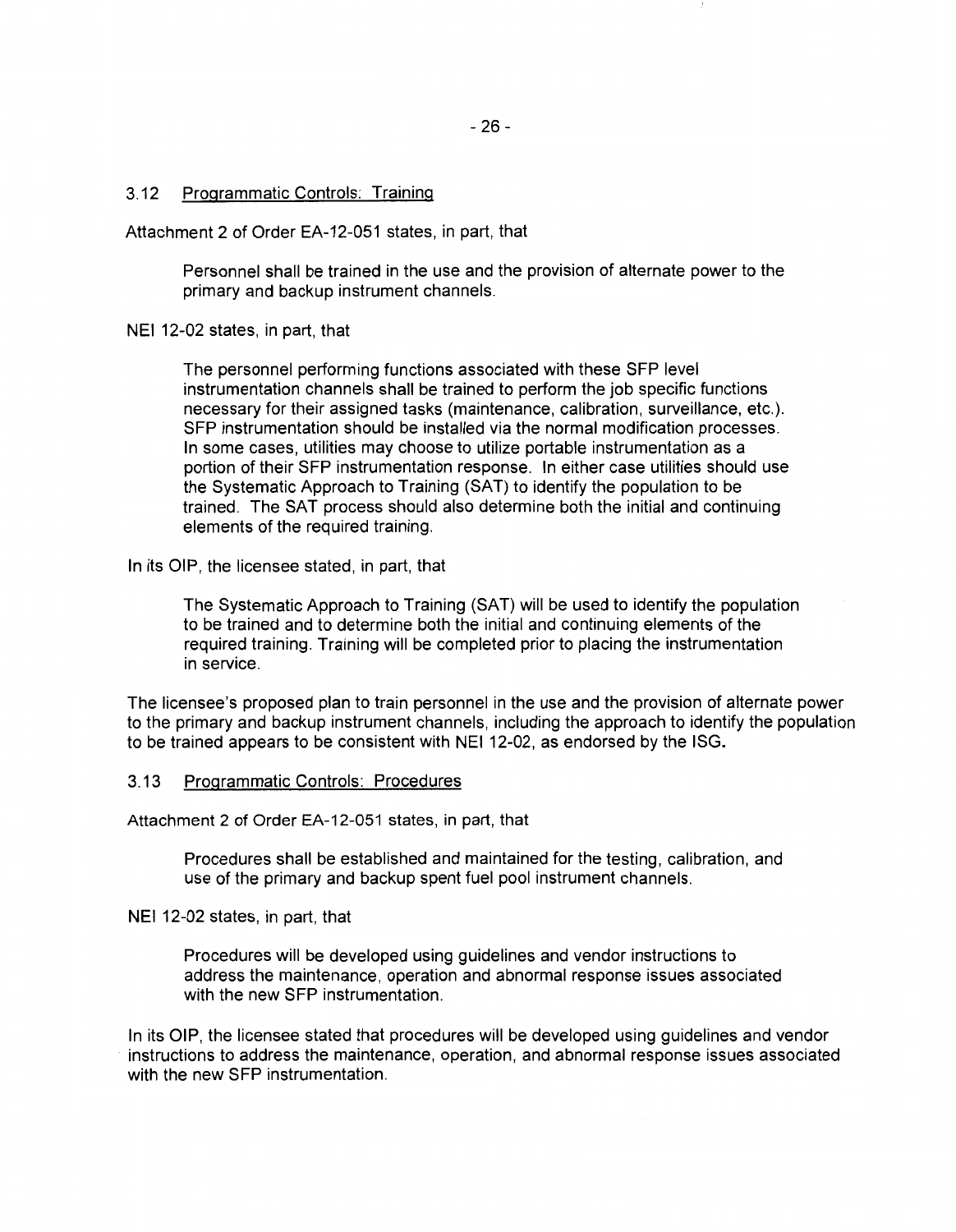In its letter dated August 15, 2013, the licensee stated, in part, that

Site procedures will be developed for system inspection, calibration and test, maintenance, repair, operation and normal and abnormal responses, in accordance with WCNOC procedure controls.

In addition, in its letter dated August 15, 2013, the licensee provided a list of procedures to be developed and identified the technical objectives to be achieved in each procedure.

The NRC staff notes that the licensee plans to develop procedures for SFP level instrumentation inspection, calibration and testing, maintenance, repair, operation and responses. The licensee's proposed plan to establish and maintain procedures for the testing, calibration, and use of the primary and backup spent fuel pool instrument channels appears to be consistent with NEI 12-02, as endorsed by the ISG.

### 3.14 Programmatic Controls: Testing and Calibration

Attachment 2 of Order EA-12-051 states, in part, that

Processes shall be established and maintained for scheduling and implementing necessary testing and calibration of the primary and backup spent fuel pool level instrument channels to maintain the instrument channels at the design accuracy.

NEI 12-02 states, in part, that

Processes shall be established and maintained for scheduling and implementing necessary testing and calibration of the primary and backup SFP level instrument channels to maintain the instrument channels at the design accuracy. The testing and calibration of the instrumentation shall be consistent with vendor recommendations or other documented basis.

In its OIP, the licensee stated, in part, that

Processes will be established and maintained for scheduling and implementing necessary testing and calibration of the primary and backup spent fuel pool level instrument channels to maintain the instrument channels at the design accuracy. Testing and calibration of the instrumentation will be consistent with vendor recommendations and any other documented basis.

In its letter dated August 15, 2013, the licensee stated, in part, that

WCNOC will establish and implement procedures for control and scheduling of SFPIS maintenance and testing. The new procedure(s) will include requirements for the necessary tests to be performed, frequency of testing and, acceptance criteria. As these procedures are developed, information will be provided to the NRC in the 6-month status update in February 2014.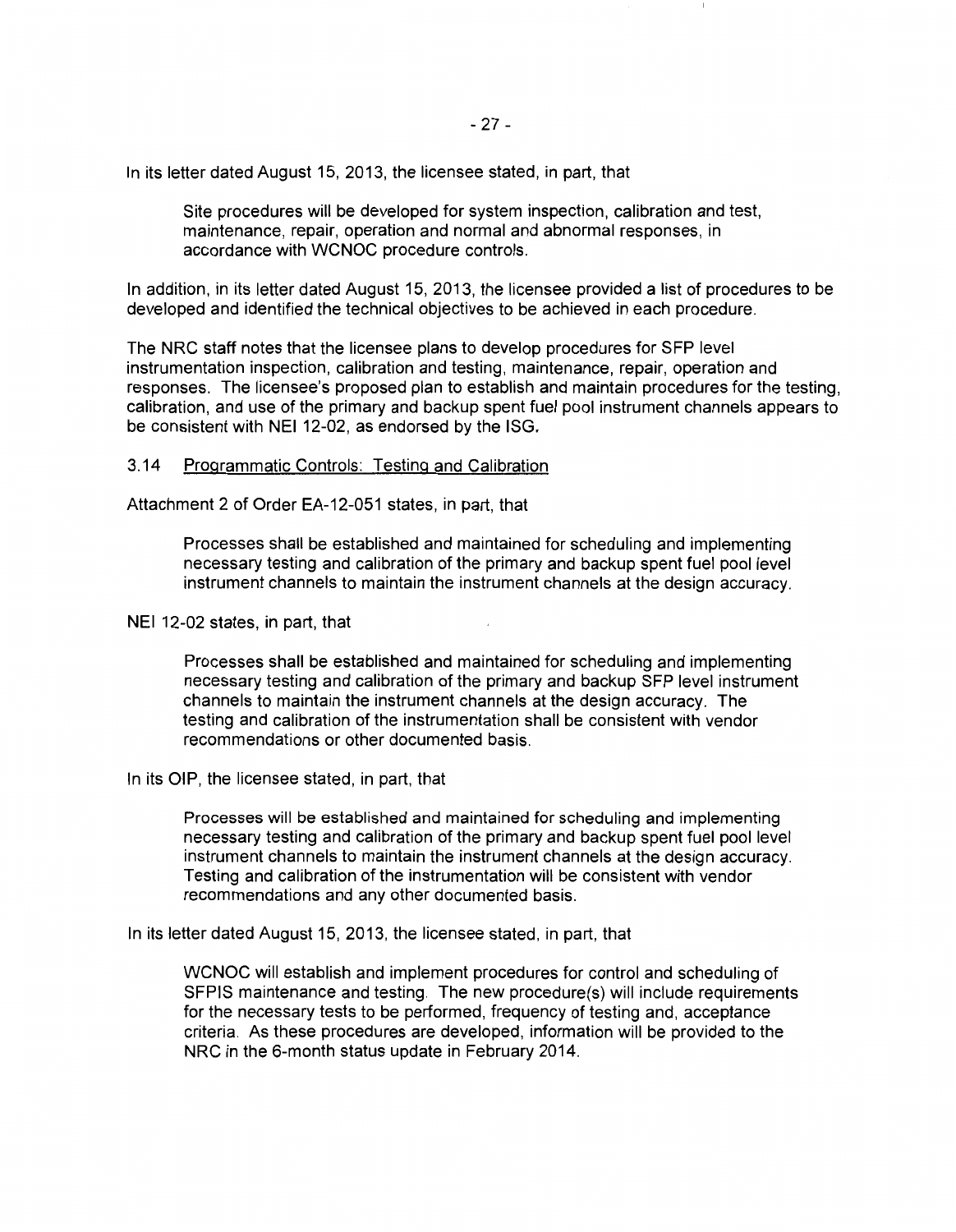WCNOC will implement measures to minimize the possibility of either the primary or backup channel being out of service for any extended period. Sufficient spare components and materials will be maintained to enable timely repair or replacement of defective components. WCNOC will follow the NEI 12-02 guidance with regard to the time during which one or more channels may be out of service.

If a channel is non-functional, a corrective action document will be initiated and actions taken to correct the deficiency within 90 days as described in NEI 12-02. The technology selected for level instrumentation is easily replaceable, as components are passive and modular. Sufficient spares will be available on-site and the vendor can supply parts in a timely manner.

In its letter dated August 28, 2013, the licensee restated its approach regarding compensatory actions to be taken when an instrument is out-of-order. In addition, the licensee noted that procedures are being developed, and thus information would be provided to the NRC in the February 2014, 6-month status update. The staff has identified this request as:

### **RAI No. 13**

**Please provide the following:** 

- **a) Further information describing the maintenance and testing program the licensee will establish and implement to ensure that regular testing and calibration is performed and verified by inspection and audit to demonstrate conformance with design and system readiness requirements Include a description of your plans for ensuring that necessary channel checks, functional tests, periodic calibration, and maintenance will be conducted for the level measurement system and its supporting equipment.**
- **b) A description of the in-situ calibration process at the SFP location that will result in the channel calibration being maintained at its design accuracy.**
- **c) A description of what compensatory actions are planned in the event that the non-functioning instrument channel cannot be restored to functional status within 90 days.**

(This information was previously requested in RAI-11 of the NRC letter dated July 17, 2013. However, based on feedback from the licensee, it has been revised as above.)

### 3.15 Instrument Reliability

NEI 12-02 states, in part, that

A spent fuel pool level instrument channel is considered reliable when the instrument channel satisfies the design elements listed in Section 3 [Instrument]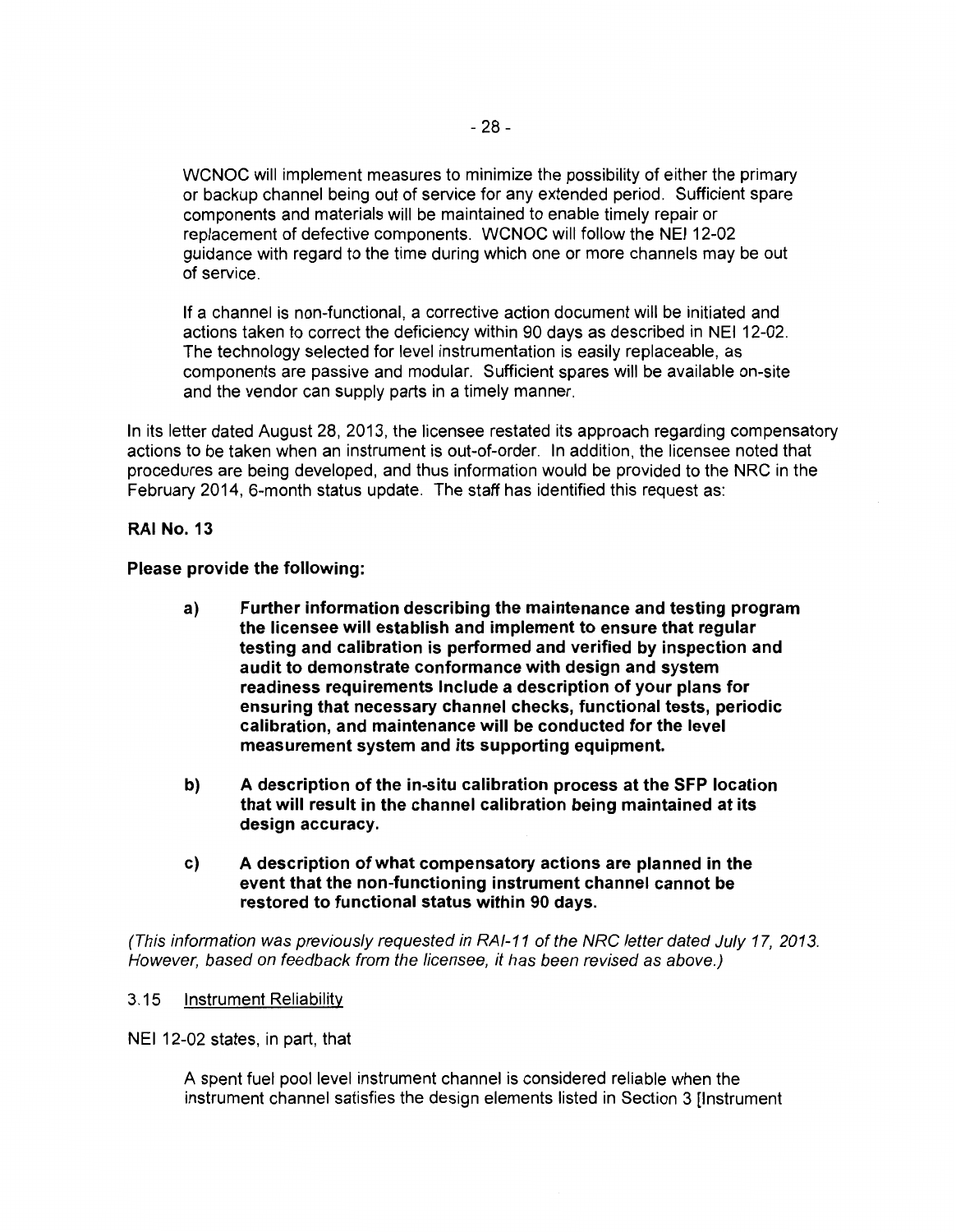Design Features] of this guidance and the plant operator has fully implemented the programmatic features listed in Section 4 [Program Features].

In its OIP, the licensee stated that reliability of the primary and backup instrument channels will be assured by conformance with the guidelines of Reference 3 [NRC JLD-ISG-2012-03] and Reference 2 [NEI 12-02], Section 3.4, Qualification, and Section 4.3, Testing and Calibration.

Upon acceptable resolution of the RAis noted in the sections above, the NRC staff will be able to make a conclusion regarding the reliability of the SFP instrumentation.

## **4.0 CONCLUSION**

The NRC staff is unable to complete its evaluation regarding the acceptability of the licensee's plans for implementing the requirements of Order EA-12-051 due to the need for additional information as described above. The staff will issue an evaluation with its conclusion after the licensee has provided the requested information.